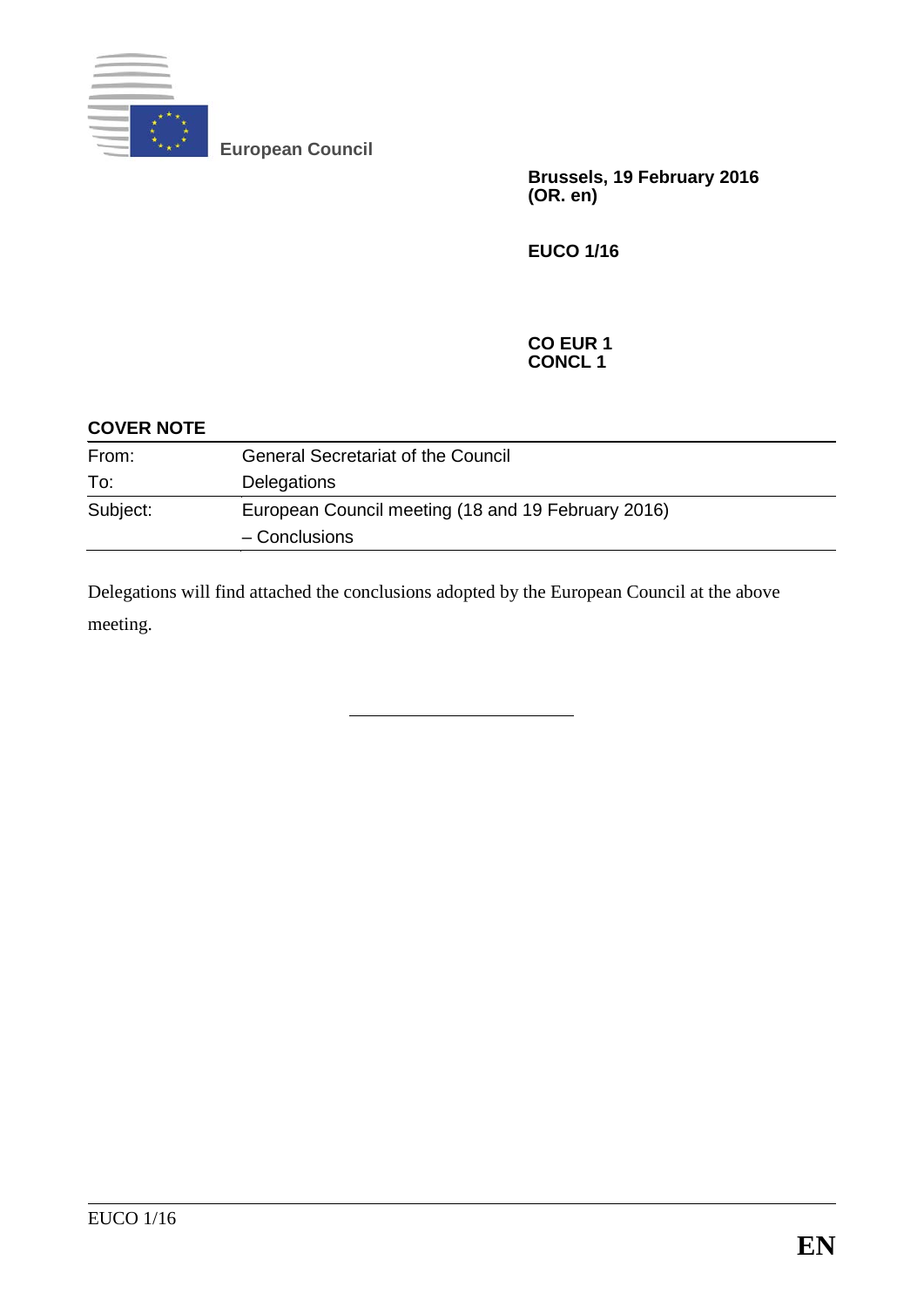## **I. THE UNITED KINGDOM AND THE EUROPEAN UNION**

- 1. At their December meeting, the members of the European Council agreed to work together closely to find mutually satisfactory solutions in all the four areas mentioned in the British Prime Minister's letter of 10 November 2015.
- 2. Today, the European Council agreed that the following set of arrangements, which are fully compatible with the Treaties and will become effective on the date the Government of the United Kingdom informs the Secretary-General of the Council that the United Kingdom has decided to remain a member of the European Union, constitute an appropriate response to the concerns of the United Kingdom:
	- a) a Decision of the Heads of State or Government, meeting within the European Council, concerning a new settlement for the United Kingdom within the European Union (Annex 1);
	- b) a Statement containing a draft Council Decision on specific provisions relating to the effective management of the banking union and of the consequences of further integration of the euro area which will be adopted on the day the Decision referred to in point (a) takes effect (Annex 2);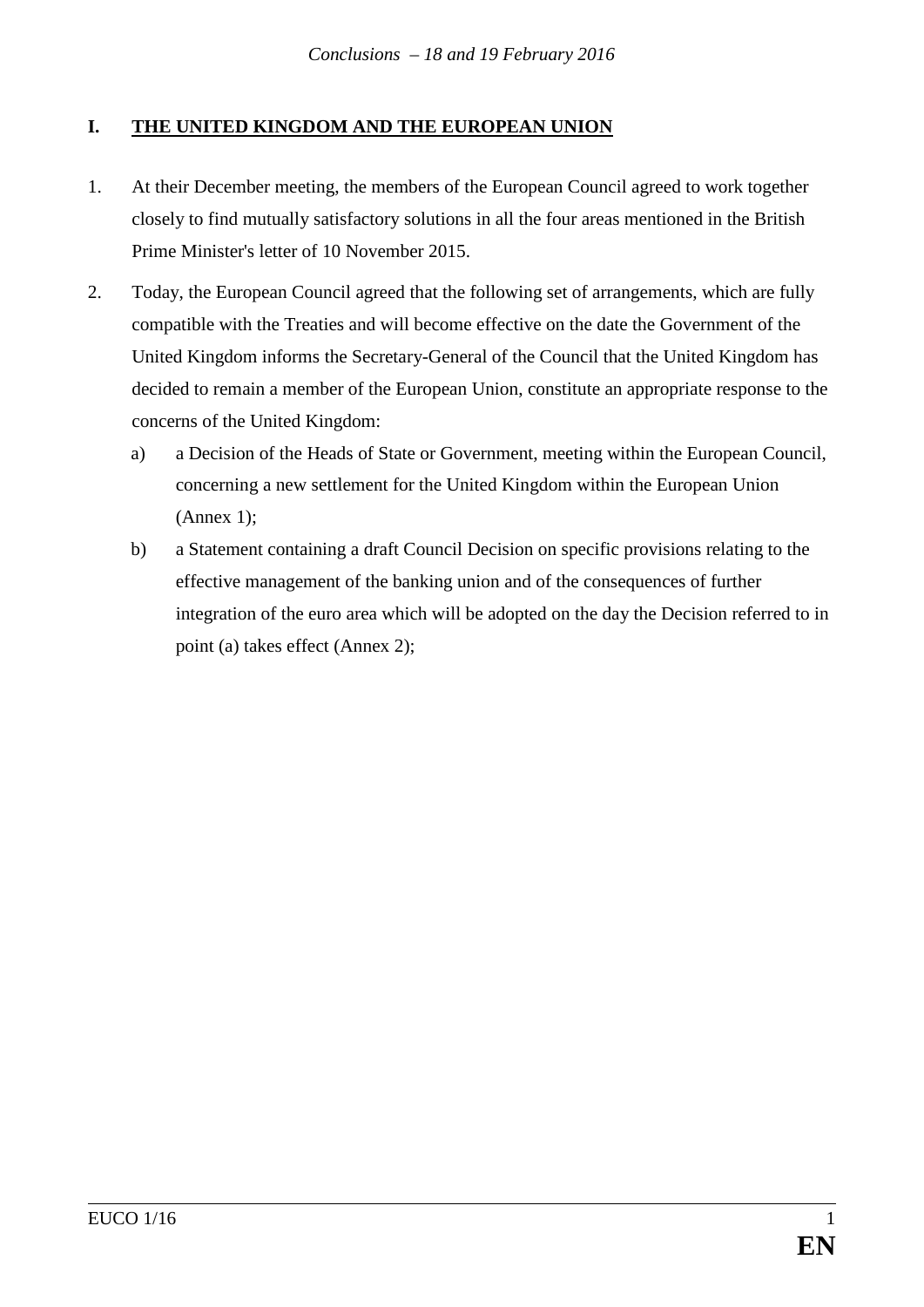- c) a Declaration of the European Council on competitiveness (Annex 3);
- d) a Declaration of the Commission on a subsidiarity implementation mechanism and a burden reduction implementation mechanism (Annex 4);
- e) a Declaration of the European Commission on the indexation of child benefits exported to a Member State other than that where the worker resides (Annex 5);
- f) a Declaration of the Commission on the safeguard mechanism referred to in paragraph 2(b) of Section D of the Decision of the Heads of State or Government (Annex 6);
- g) a Declaration of the Commission on issues related to the abuse of the right of free movement of persons (Annex 7).
- 3. Regarding the Decision in Annex 1, the Heads of State or Government have declared that:
	- (i) this Decision gives legal guarantee that the matters of concern to the United Kingdom as expressed in the letter of 10 November 2015 have been addressed;
	- (ii) the content of the Decision is fully compatible with the Treaties;
	- (iii) this Decision is legally binding, and may be amended or repealed only by common accord of the Heads of State or Government of the Member States of the European Union;
	- (iv) this Decision will take effect on the date the Government of the United Kingdom informs the Secretary-General of the Council that the United Kingdom has decided to remain a member of the European Union.
- 4. It is understood that, should the result of the referendum in the United Kingdom be for it to leave the European Union, the set of arrangements referred to in paragraph 2 above will cease to exist.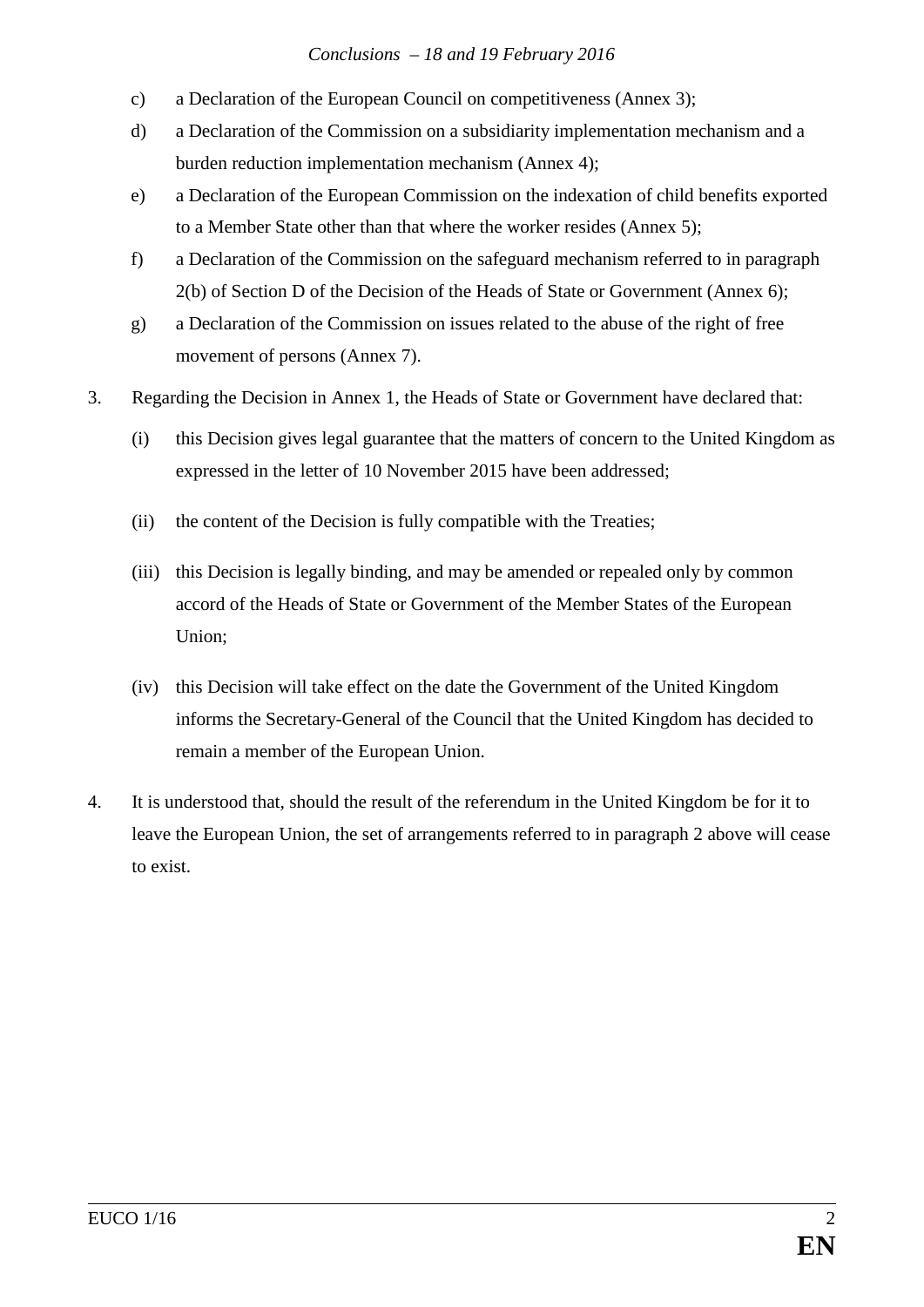### **II. MIGRATION**

- 5. In response to the migration crisis facing the EU, the objective must be to rapidly stem the flows, protect our external borders, reduce illegal migration and safeguard the integrity of the Schengen area. As part of this comprehensive approach, the European Council assessed, on the basis of detailed reports from the Presidency and the Commission, the state of implementation of the orientations agreed in December.
- 6. The European Council welcomes NATO's decision to assist in the conduct of reconnaissance, monitoring and surveillance of illegal crossings in the Aegean sea and calls on all members of NATO to support this measure actively. The EU, in particular FRONTEX, should closely cooperate with NATO.
- 7. The full and speedy implementation of the EU-Turkey Action Plan remains a priority, in order to stem migration flows and to tackle traffickers and smugglers networks. Steps have been taken by Turkey to implement the Action Plan, notably as regards access by Syrian refugees to Turkey's labour market and data sharing with the EU. However, the flows of migrants arriving in Greece from Turkey remain much too high. We need to see a substantial and sustainable reduction of the number of illegal entries from Turkey into the EU. This calls for further, decisive efforts also on the Turkish side to ensure effective implementation of the Action Plan. The European Council welcomes the agreement reached on the Facility for Refugees in Turkey and calls on the Commission and the Member States to implement swiftly the priority projects. It also welcomes the progress on preparing a credible voluntary humanitarian admission programme with Turkey.
- 8. In addition,
	- a) regarding relations with relevant third countries, the comprehensive and tailor-made packages of incentives that are currently being developed for specific countries to ensure effective returns and readmission require the full support of the EU and the Member States. The European Council also calls on the Commission, the High Representative and the Member States to monitor and address any factors that may prompt migration flows;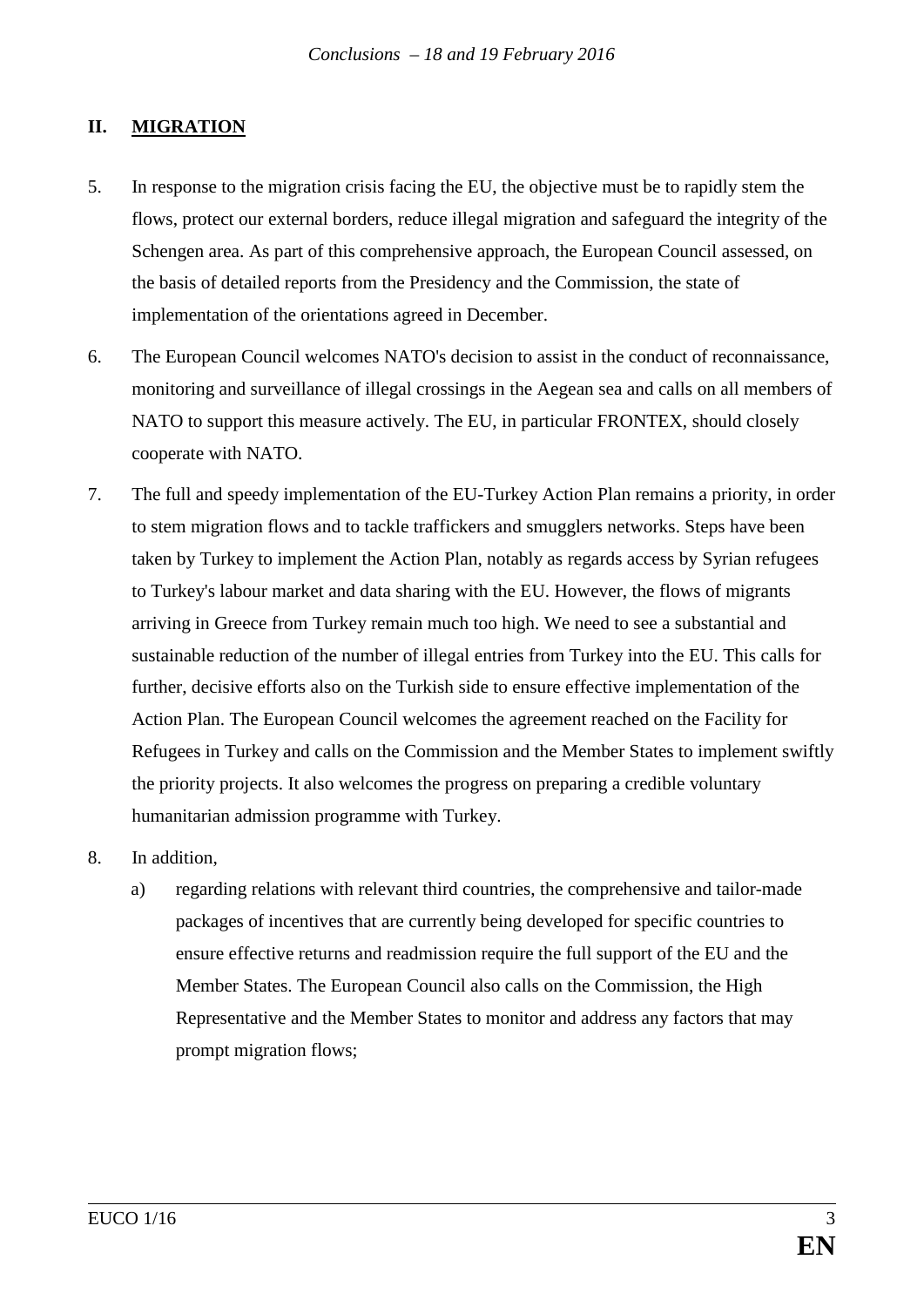- b) implementation and operational follow-up to the Valletta Summit, in particular the agreed list of 16 priority actions, should continue and be stepped up;
- c) humanitarian assistance should continue to be provided to Syrian refugees and to the countries neighbouring Syria. This is an urgent global responsibility. In this context, the European Council welcomes the outcome of the Conference on supporting Syria and the Region in London on 4 February and calls on the Commission, Member States and all other contributing countries to rapidly implement their commitments;
- d) the continued and sustained irregular migrant flows along the Western Balkans route remain a grave concern that requires further concerted action and an end to the wave-through approach and to uncoordinated measures along the route, taking into account humanitarian consequences for Member States affected. It is also important to remain vigilant about potential developments regarding other routes so as to be able to take rapid and concerted action;
- e) the Council adopted a Recommendation on 12 February 2016. It is important to restore, in a concerted manner, the normal functioning of the Schengen area, with full support for Member States which face difficult circumstances. We need to get back to a situation where all Members of the Schengen area apply fully the Schengen Borders Code and refuse entry at external borders to third-country nationals who do not satisfy the entry conditions or who have not made an asylum application despite having had the opportunity to do so, while taking into account the specificities of maritime borders, including by implementing the EU-Turkey agenda;
- f) with the help of the EU, the setting up and functioning of hotspots is gradually improving as regards identification, registration, fingerprinting and security checks on persons and travel documents; however, much remains to be done, in particular to make hotspots fully functional, to ensure the full 100% identification and registration of all entries (including systematic security checks against European databases, in particular the Schengen Information System, as required under EU law), to fully implement the relocation process, to stem secondary flows of irregular migrants and asylum-seekers and to provide the significant reception facilities needed to accommodate migrants under humane conditions while their situation is being clarified. Asylum seekers do not have the right to choose the Member State in which they seek asylum: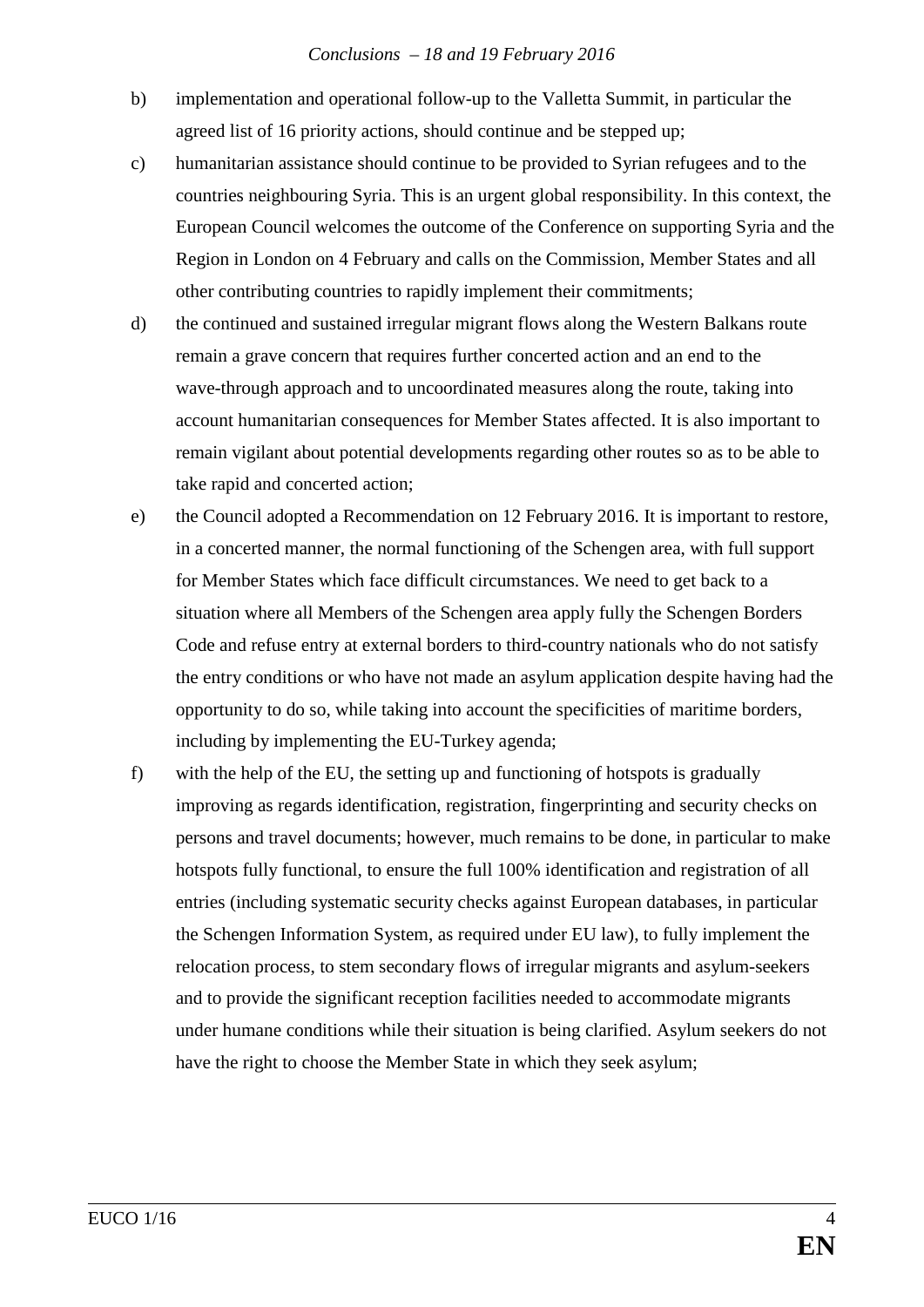- g) the humanitarian situation of migrants along the Western Balkans route calls for urgent action using all available EU and national means to alleviate it. To this end, the European Council considers it necessary to now put in place the capacity for the EU to provide humanitarian assistance internally, in cooperation with organisations such as the UNHCR, to support countries facing large numbers of refugees and migrants, building on the experience of the EU Humanitarian Aid and Civil Protection department. The European Council welcomes the Commission's intention to make concrete proposals as soon as possible;
- h) all the elements agreed last December should be implemented rapidly, including the decisions on relocation and measures to ensure returns and readmissions. As far as the 'European Border and Coast Guard' proposal is concerned, work should be accelerated with a view to reaching a political agreement under the Netherlands Presidency and to make the new system operational as soon as possible;
- i) the European Council invites the European Investment Bank to rapidly develop ideas, in cooperation with the Commission, on how it can contribute to the EU response.
- 9. The comprehensive strategy agreed in December will only bring results if all its elements are pursued jointly and if the institutions and the Member States act together and in full coordination. At the same time, progress must be made towards reforming the EU's existing framework so as to ensure a humane and efficient asylum policy. To this end, following today's in-depth discussion, preparations will be stepped up so as to allow for a comprehensive debate at the next European Council, where, on the basis of a more definitive assessment, further orientations have to be fixed and choices made.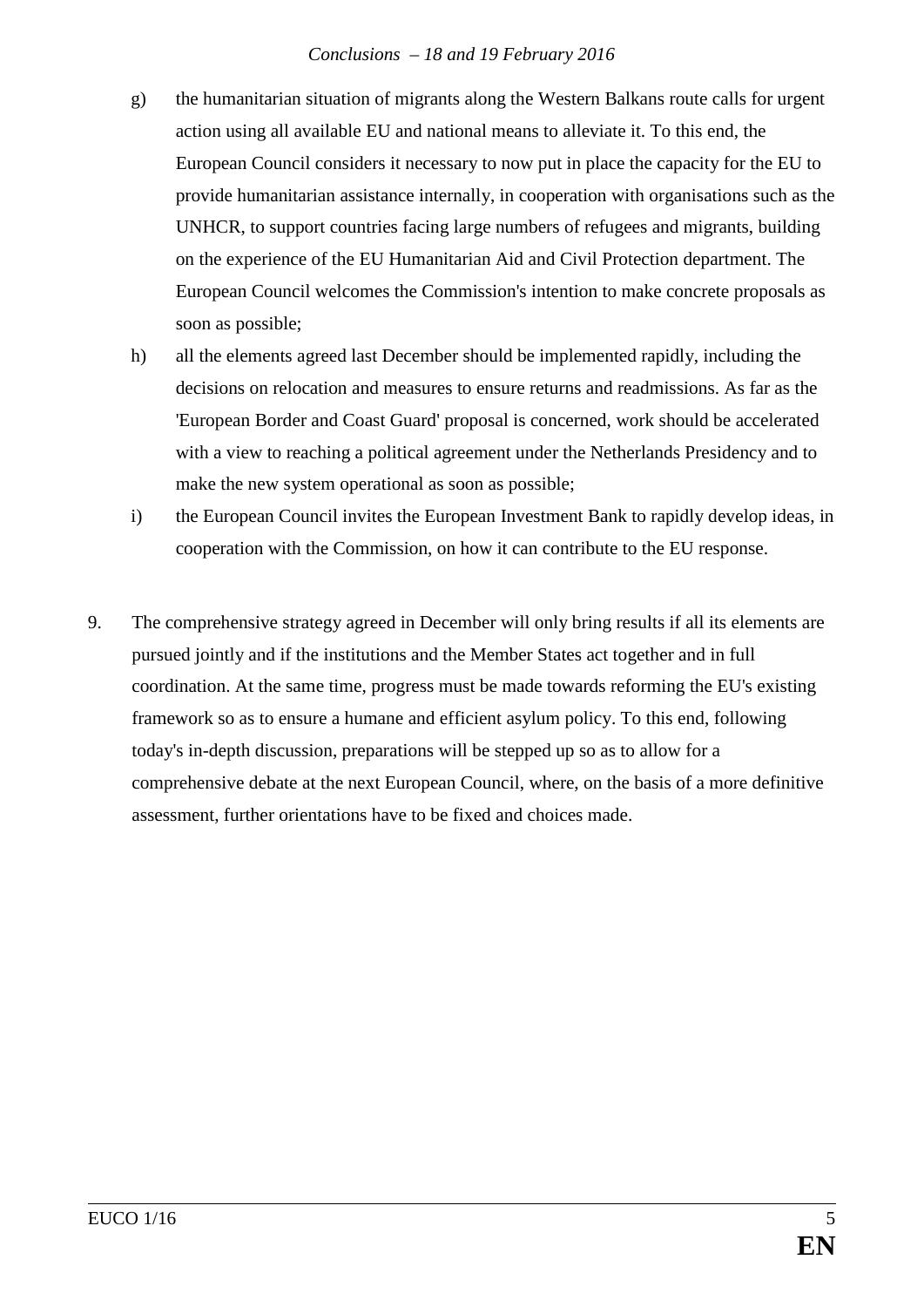## **III. EXTERNAL RELATIONS**

### **Syria**

10. Recalling UNSC Resolution 2254, the European Council welcomes the commitments made by the International Syria Support Group meeting in Munich on 11/12 February and calls on all parties to swiftly implement these commitments in full. A nationwide cessation of hostilities must urgently be implemented, applying to any party currently engaged in military or paramilitary hostilities, other than groups designated as terrorist organisations by the United Nations Security Council.

The European Council calls on the Syrian regime and its allies to stop at once attacking nonterrorist opposition groups, which threatens the prospects for peace, benefits Da'esh and drives the refugee crisis. The European Council is concerned by the risk of further military escalation and condemns the repeated bombing of civilian infrastructure and calls for an immediate cessation of bombardments in civilian areas, in particular in the corridor between Aleppo and the Turkish-Syrian border. The implementation should jointly be verified by the relevant parties. The European Council welcomes the start of delivery of humanitarian aid within one week to civilians in besieged areas and urges all sides to ensure that this continues and use this as a first step to full sustained and unimpeded humanitarian access throughout Syria, as agreed in Munich, including Aleppo, and in full compliance with international humanitarian law.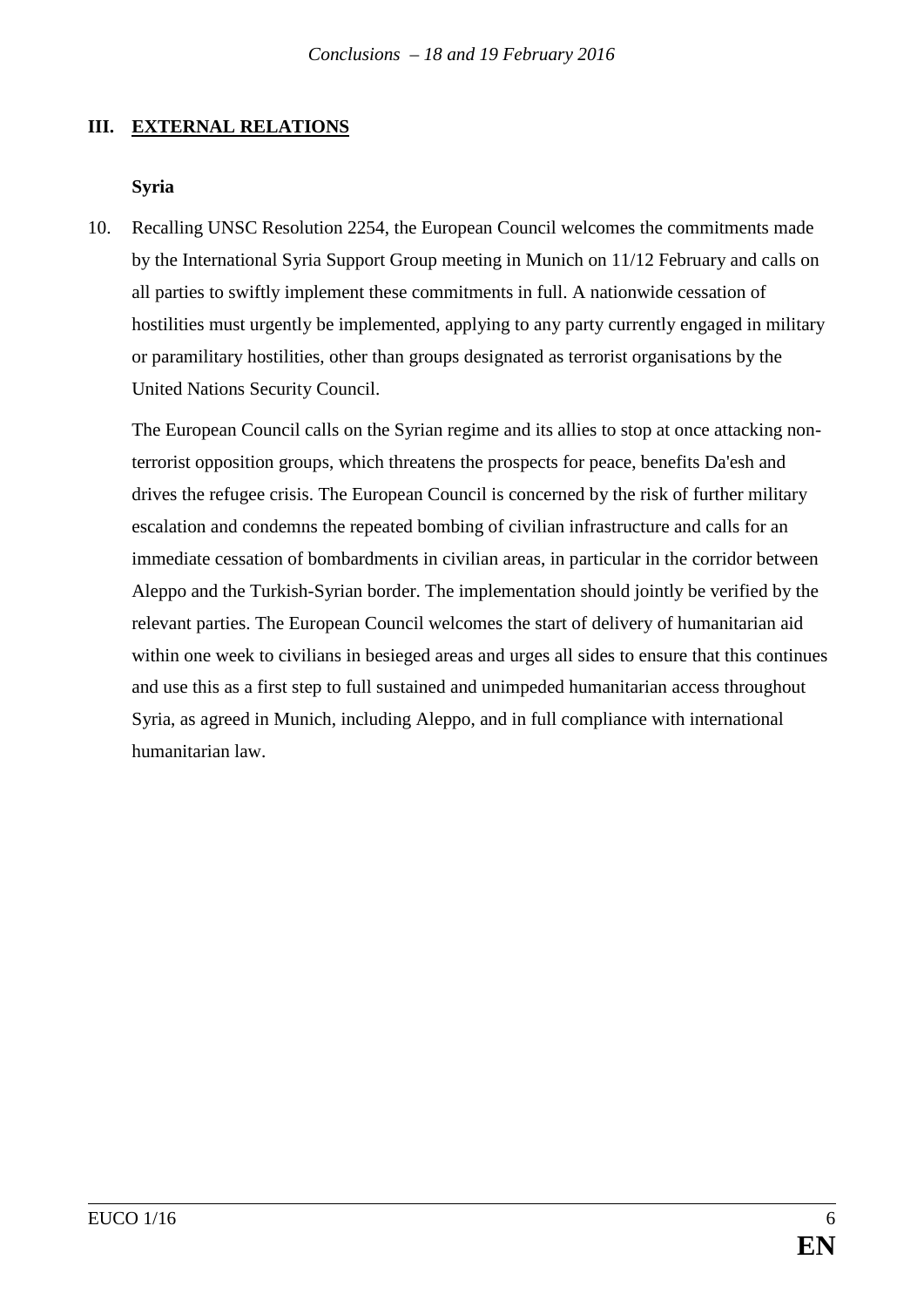## **Libya**

11. Stabilising Libya remains a high priority for regional and European security and for managing migration flows in the central Mediterranean. The European Council urges all parties to implement the Libyan Political Agreement, install a Government of National Accord, and focus efforts on restoring the economy and fighting terrorism. The EU, in cooperation with the UN, will support these efforts.

## **IV. EUROPEAN SEMESTER**

12. The European Council endorsed the recommendation on the economic policy of the euro area.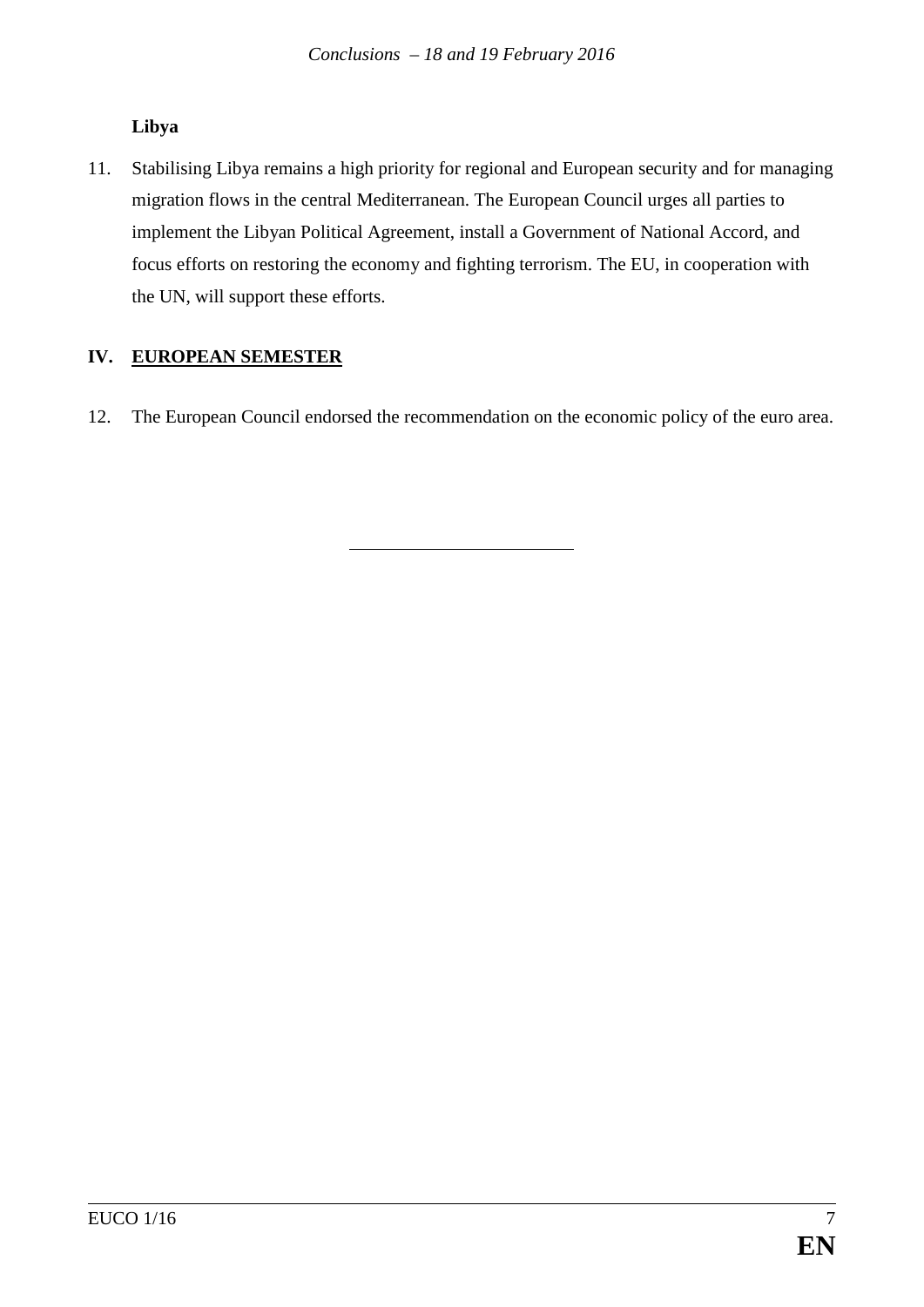**ANNEX I**

# **DECISION OF THE HEADS OF STATE OR GOVERNMENT, MEETING WITHIN THE EUROPEAN COUNCIL, CONCERNING A NEW SETTLEMENT FOR THE UNITED KINGDOM WITHIN THE EUROPEAN UNION**

The Heads of State or Government of the 28 Member States of the European Union, meeting within the European Council, whose Governments are signatories of the Treaties on which the Union is founded,

Desiring to settle, in conformity with the Treaties, certain issues raised by the United Kingdom in its letter of 10 November 2015,

Intending to clarify in this Decision certain questions of particular importance to the Member States so that such clarification will have to be taken into consideration as being an instrument for the interpretation of the Treaties; intending as well to agree arrangements for matters including the role of national Parliaments in the Union, as well as the effective management of the banking union and of the consequences of further integration of the euro area,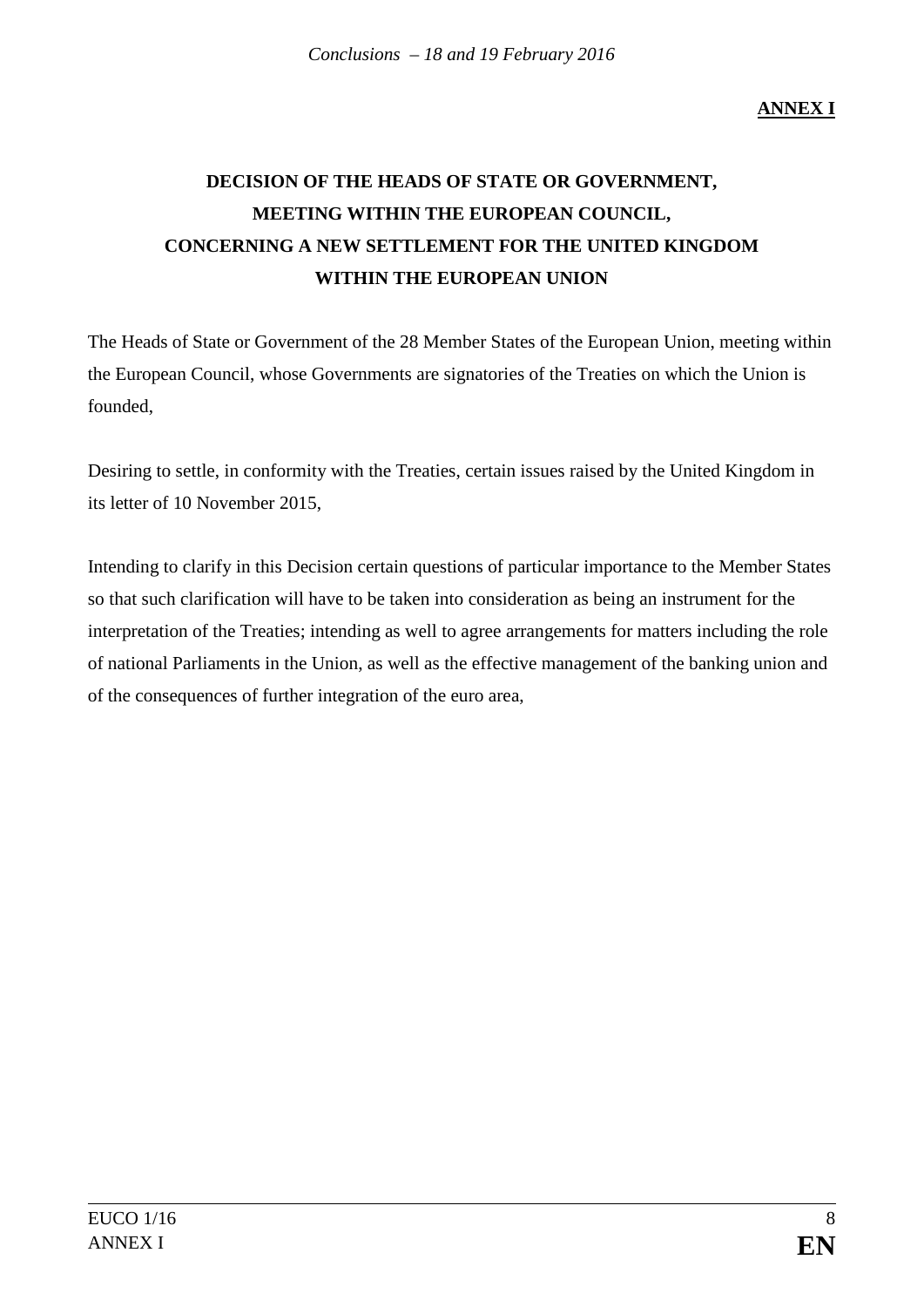Recalling the Union's objective of establishing, in accordance with the Treaties, an economic and monetary union whose currency is the euro and the importance which a properly functioning euro area has for the European Union as a whole. While nineteen Member States have already adopted the single currency, other Member States are under a derogation which applies until the Council decides that the conditions are met for its abrogation and two Member States have, pursuant to Protocols No 15 and No 16 annexed to the Treaties, respectively no obligation to adopt the euro or an exemption from doing so. Accordingly, for as long as the said derogations are not abrogated or the said protocols have not ceased to apply following notification or request from the relevant Member State, not all Member States have the euro as their currency. Recalling that the process towards the establishment of the banking union and a more integrated governance of the euro area is open to Member States that do not have the euro as their currency,

Recalling that the Treaties, together with references to the process of European integration and to the process of creating an ever closer union among the peoples of Europe, contain also specific provisions whereby some Member States are entitled not to take part in or are exempted from the application of certain provisions or chapters of the Treaties and Union law as concerns matters such as the adoption of the euro, decisions having defence implications, the exercise of border controls on persons, as well as measures in the area of freedom, security and justice. Treaty provisions also allow for the non-participation of one or more Member States in actions intended to further the objectives of the Union, notably through the establishment of enhanced cooperations. Therefore, such processes make possible different paths of integration for different Member States, allowing those that want to deepen integration to move ahead, whilst respecting the rights of those which do not want to take such a course,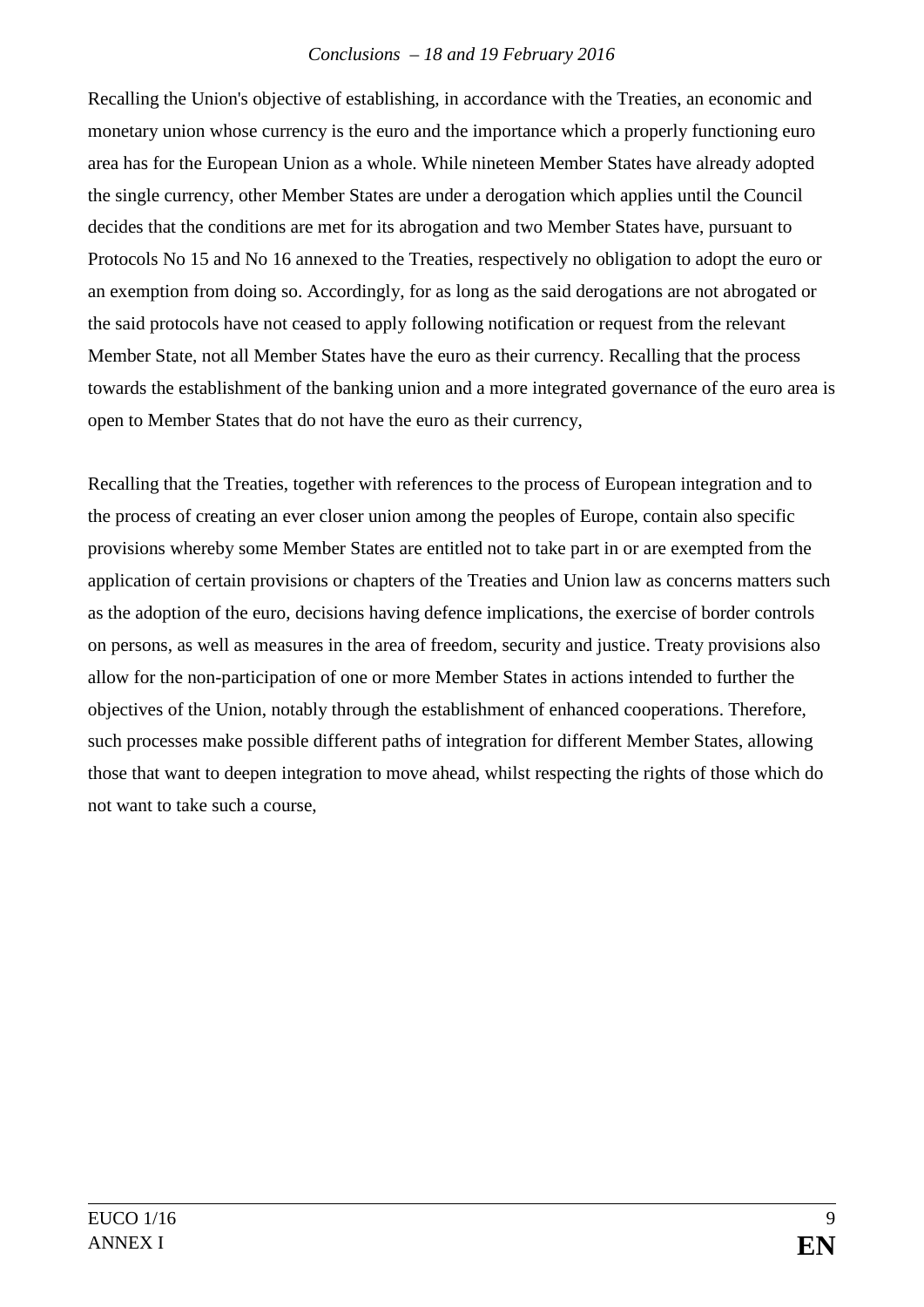Recalling in particular that the United Kingdom is entitled under the Treaties:

- not to adopt the euro and therefore to keep the British pound sterling as its currency (Protocol No 15),
- not to participate in the Schengen acquis (Protocol No 19),
- to exercise border controls on persons, and therefore not to participate in the Schengen area as regards internal and external borders (Protocol No 20),
- to choose whether or not to participate in measures in the area of freedom, security and justice (Protocol No 21),
- to cease to apply as from 1 December 2014 a large majority of Union acts and provisions in the field of police cooperation and judicial cooperation in criminal matters adopted before the entry into force of the Lisbon Treaty while choosing to continue to participate in 35 of them (Article  $10(4)$  and  $(5)$  of Protocol No 36),

Recalling also that the Charter of Fundamental Rights of the European Union has not extended the ability of the Court of Justice of the European Union or any court or tribunal of the United Kingdom to rule on the consistency of the laws and practices of the United Kingdom with the fundamental rights that it reaffirms (Protocol No 30),

Determined to exploit fully the potential of the internal market in all its dimensions, to reinforce the global attractiveness of the Union as a place of production and investment, and to promote international trade and market access through, inter alia, the negotiation and conclusion of trade agreements, in a spirit of mutual and reciprocal benefit and transparency,

Determined also to facilitate and support the proper functioning of the euro area and its long-term future, for the benefit of all Member States,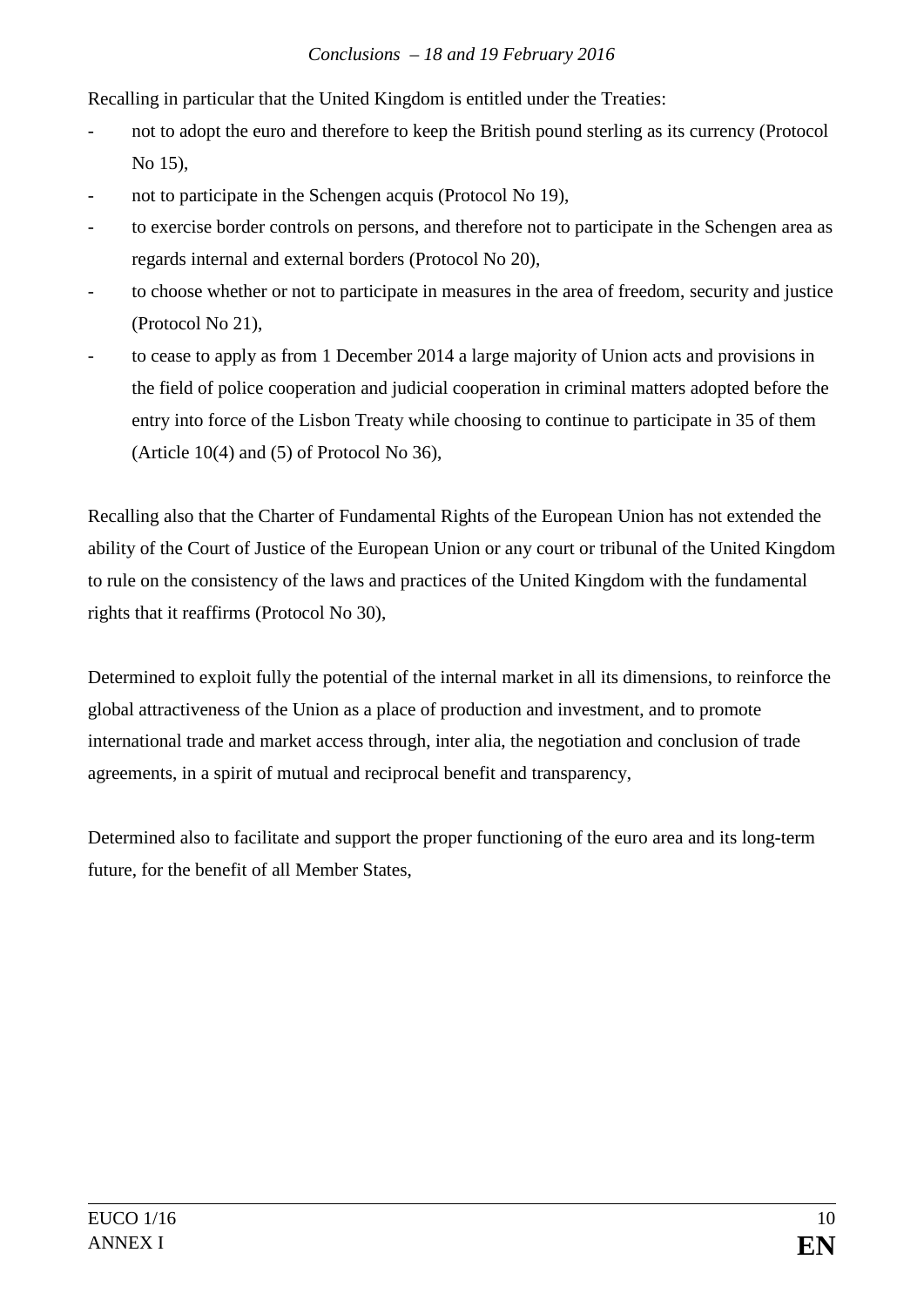Respecting the powers of the institutions of the Union, including throughout the legislative and budgetary procedures, and not affecting the relations of the Union institutions and bodies with the national competent authorities,

Respecting the powers of the central banks in the performance of their tasks, including the provision of central bank liquidity within their respective jurisdictions,

Having regard to the Statement containing the draft Decision of the Council on specific provisions relating to the effective management of the banking union and of the consequences of further integration of the euro area,

Having regard to the Conclusions of the European Council of 26 and 27 June 2014 and of 18 and 19 February 2016,

Noting the Declaration of the European Council on competitiveness,

Noting the Declaration of the Commission on a subsidiarity implementation mechanism and a burden reduction implementation mechanism,

Noting the Declaration of the Commission on the safeguard mechanism referred to in paragraph 2(b) of Section D of the Decision,

Noting the Declaration of the Commission on issues related to the abuse of the right of free movement of persons,

Having taken into account the views expressed by the President and members of the European Parliament,

Have agreed on the following Decision: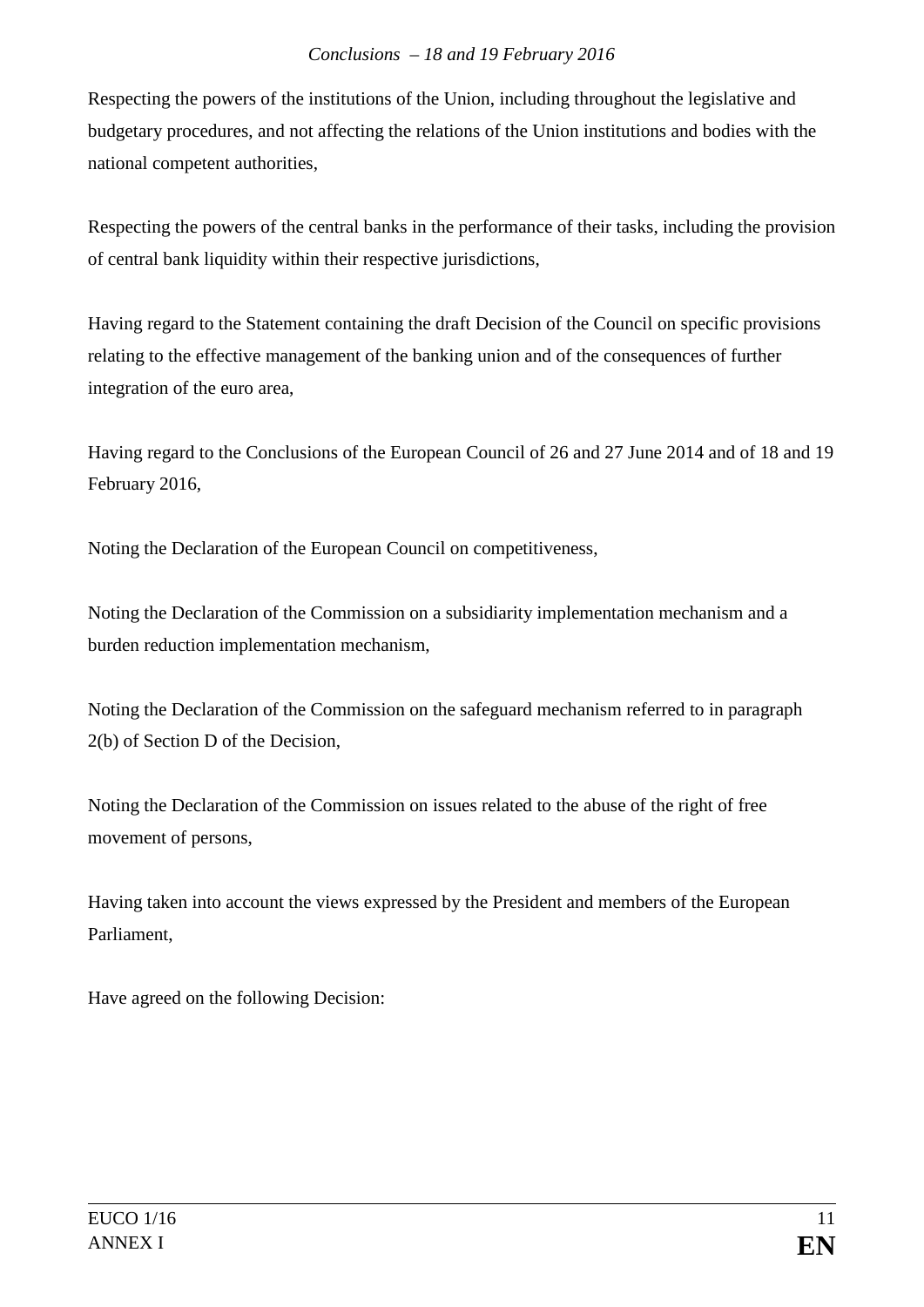# SECTION A ECONOMIC GOVERNANCE

In order to fulfil the Treaties' objective to establish an economic and monetary union whose currency is the euro, further deepening is needed. Measures, the purpose of which is to further deepen economic and monetary union, will be voluntary for Member States whose currency is not the euro and will be open to their participation wherever feasible. This is without prejudice to the fact that Member States whose currency is not the euro, other than those without an obligation to adopt the euro or exempted from it, are committed under the Treaties to make progress towards fulfilling the conditions necessary for the adoption of the single currency.

It is acknowledged that Member States not participating in the further deepening of the economic and monetary union will not create obstacles to but facilitate such further deepening while this process will, conversely, respect the rights and competences of the non-participating Member States. The Union institutions, together with the Member States, will facilitate the coexistence between different perspectives within the single institutional framework ensuring consistency, the effective operability of Union mechanisms and the equality of Member States before the Treaties, as well as the level-playing field and the integrity of the internal market.

Mutual respect and sincere cooperation between Member States participating or not in the operation of the euro area will be ensured by the principles recalled in this Section, which are safeguarded notably through the Council Decision<sup>[1](#page-12-0)</sup> referring to it.

<span id="page-12-0"></span>**<sup>1</sup>** Council Decision on specific provisions relating to the effective management of the banking union and of the consequences of further integration of the euro area.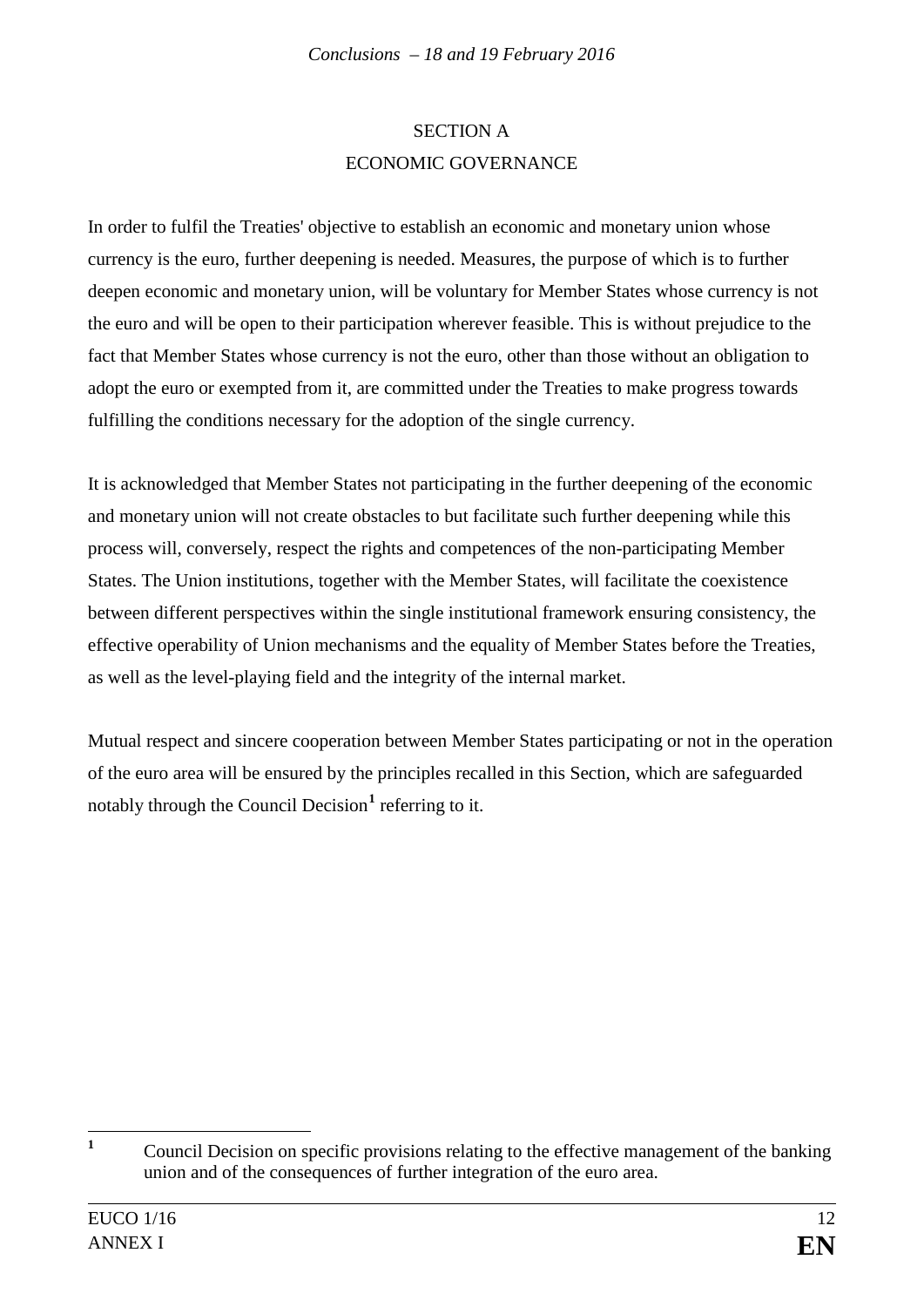1. Discrimination between natural or legal persons based on the official currency of the Member State, or, as the case may be, the currency that has legal tender in the Member State, where they are established is prohibited. Any difference of treatment must be based on objective reasons.

Legal acts, including intergovernmental agreements between Member States, directly linked to the functioning of the euro area shall respect the internal market, as well as economic and social and territorial cohesion, and shall not constitute a barrier to or discrimination in trade between Member States. These acts shall respect the competences, rights and obligations of Member States whose currency is not the euro.

Member States whose currency is not the euro shall not impede the implementation of legal acts directly linked to the functioning of the euro area and shall refrain from measures which could jeopardise the attainment of the objectives of economic and monetary union.

2. Union law on the banking union conferring upon the European Central Bank, the Single Resolution Board or Union bodies exercising similar functions, authority over credit institutions is applicable only to credit institutions located in Member States whose currency is the euro or in Member States that have concluded with the European Central Bank a close cooperation agreement on prudential supervision, in accordance with relevant EU rules and subject to the requirements of group and consolidated supervision and resolution.

The single rulebook is to be applied by all credit institutions and other financial institutions in order to ensure the level-playing field within the internal market. Substantive Union law to be applied by the European Central Bank in the exercise of its functions of single supervisor, or by the Single Resolution Board or Union bodies exercising similar functions, including the single rulebook as regards prudential requirements for credit institutions or other legislative measures to be adopted for the purpose of safeguarding financial stability, may need to be conceived in a more uniform manner than corresponding rules to be applied by national authorities of Member States that do not take part in the banking union. To this end, specific provisions within the single rulebook and other relevant instruments may be necessary, while preserving the level-playing field and contributing to financial stability.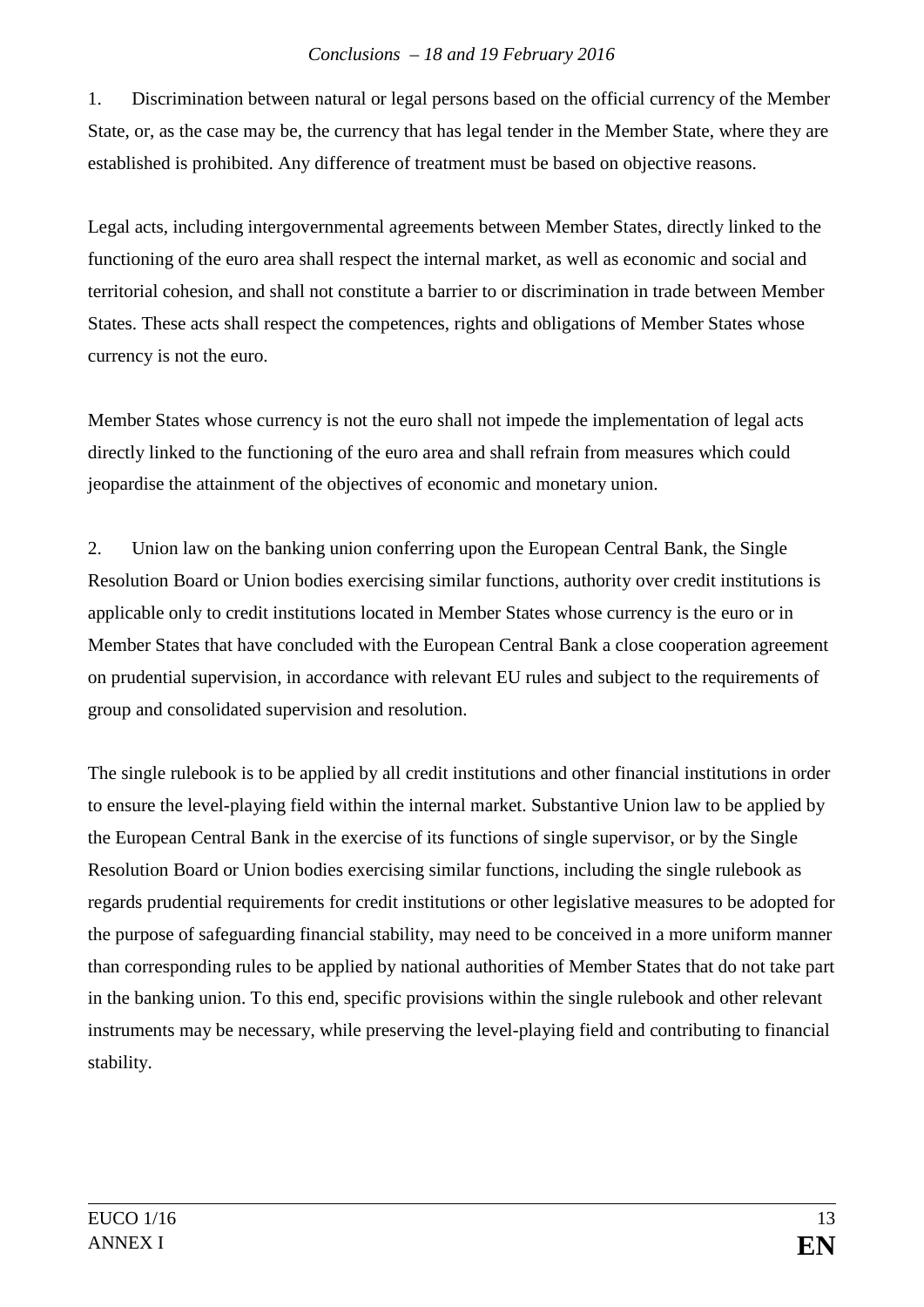3. Emergency and crisis measures designed to safeguard the financial stability of the euro area will not entail budgetary responsibility for Member States whose currency is not the euro, or, as the case may be, for those not participating in the banking union.

Appropriate mechanisms to ensure full reimbursement will be established where the general budget of the Union supports costs, other than administrative costs, that derive from the emergency and crisis measures referred to in the first subparagraph.

4. The implementation of measures, including the supervision or resolution of financial institutions and markets, and macro-prudential responsibilities, to be taken in view of preserving the financial stability of Member States whose currency is not the euro is, subject to the requirements of group and consolidated supervision and resolution, a matter for their own authorities and own budgetary responsibility, unless such Member States wish to join common mechanisms open to their participation.

This is without prejudice to the development of the single rulebook and to Union mechanisms of macro-prudential oversight for the prevention and mitigation of systemic financial risks in the Union and to the existing powers of the Union to take action that is necessary to respond to threats to financial stability.

5. The informal meetings of the ministers of the Member States whose currency is the euro, as referred to in Protocol (No 14) on the Euro Group, shall respect the powers of the Council as an institution upon which the Treaties confer legislative functions and within which Member States coordinate their economic policies.

In accordance with the Treaties, all members of the Council participate in its deliberations, even where not all members have the right to vote. Informal discussions by a group of Member States shall respect the powers of the Council, as well as the prerogatives of the other EU institutions.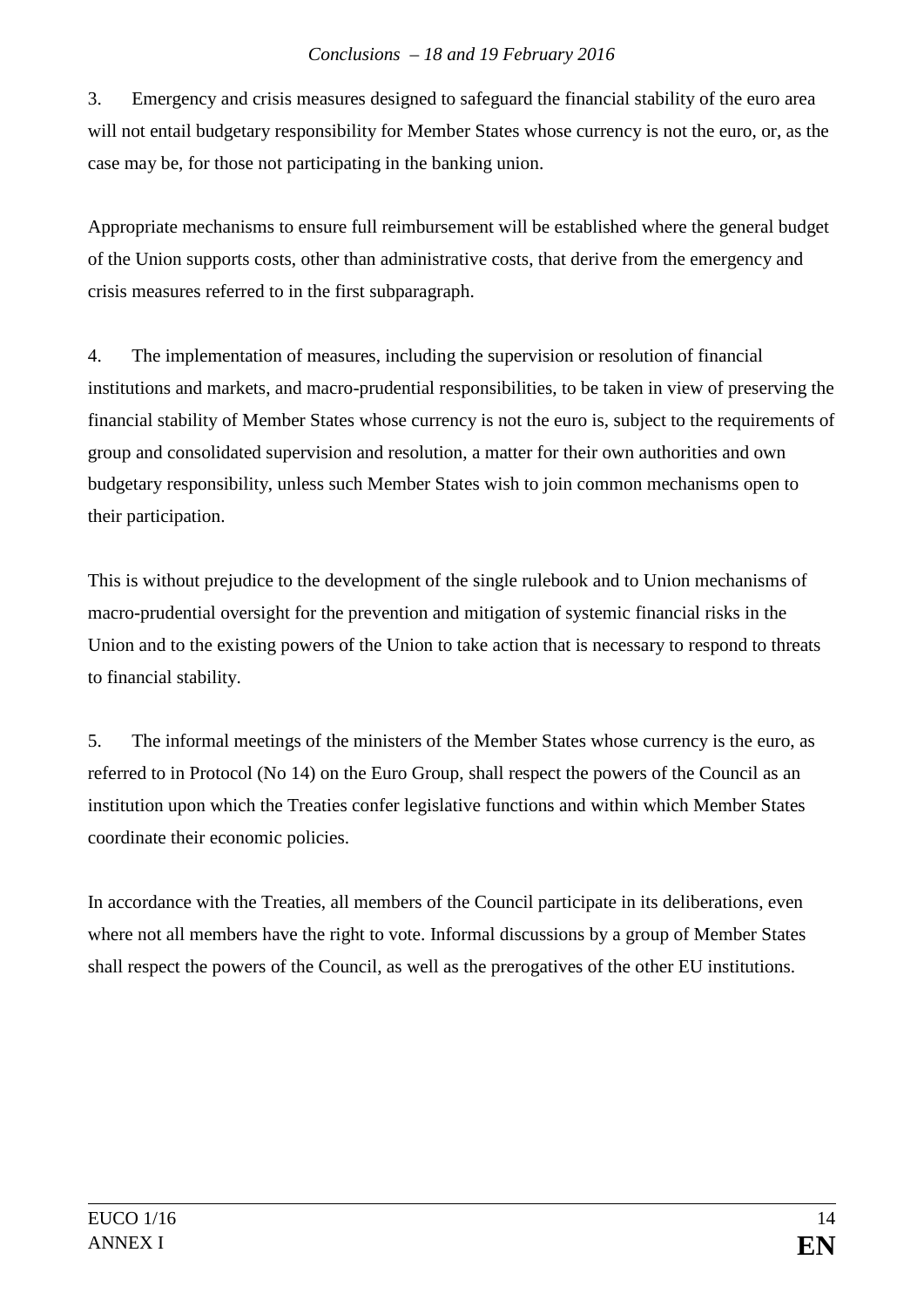6. Where an issue relating to the application of this Section is to be discussed in the European Council as provided in paragraph 1 of Section E, due account will be taken of the possible urgency of the matter.

7. The substance of this Section will be incorporated into the Treaties at the time of their next revision in accordance with the relevant provisions of the Treaties and the respective constitutional requirements of the Member States.

# SECTION B **COMPETITIVENESS**

The establishment of an internal market in which the free movement of goods, persons, services and capital is ensured is an essential objective of the Union. To secure this objective and to generate growth and jobs, the EU must enhance competitiveness, along the lines set out in the Declaration of the European Council on competitiveness.

To this end, the relevant EU institutions and the Member States will make all efforts to fully implement and strengthen the internal market, as well as to adapt it to keep pace with the changing environment. At the same time, the relevant EU institutions and the Member States will take concrete steps towards better regulation, which is a key driver to deliver the above-mentioned objectives. This means lowering administrative burdens and compliance costs on economic operators, especially small and medium enterprises, and repealing unnecessary legislation as foreseen in the Declaration of the Commission on a subsidiarity implementation mechanism and a burden reduction implementation mechanism, while continuing to ensure high standards of consumer, employee, health and environmental protection. The European Union will also pursue an active and ambitious trade policy.

Progress on all these elements of a coherent policy for competitiveness will be closely monitored and reviewed as appropriate.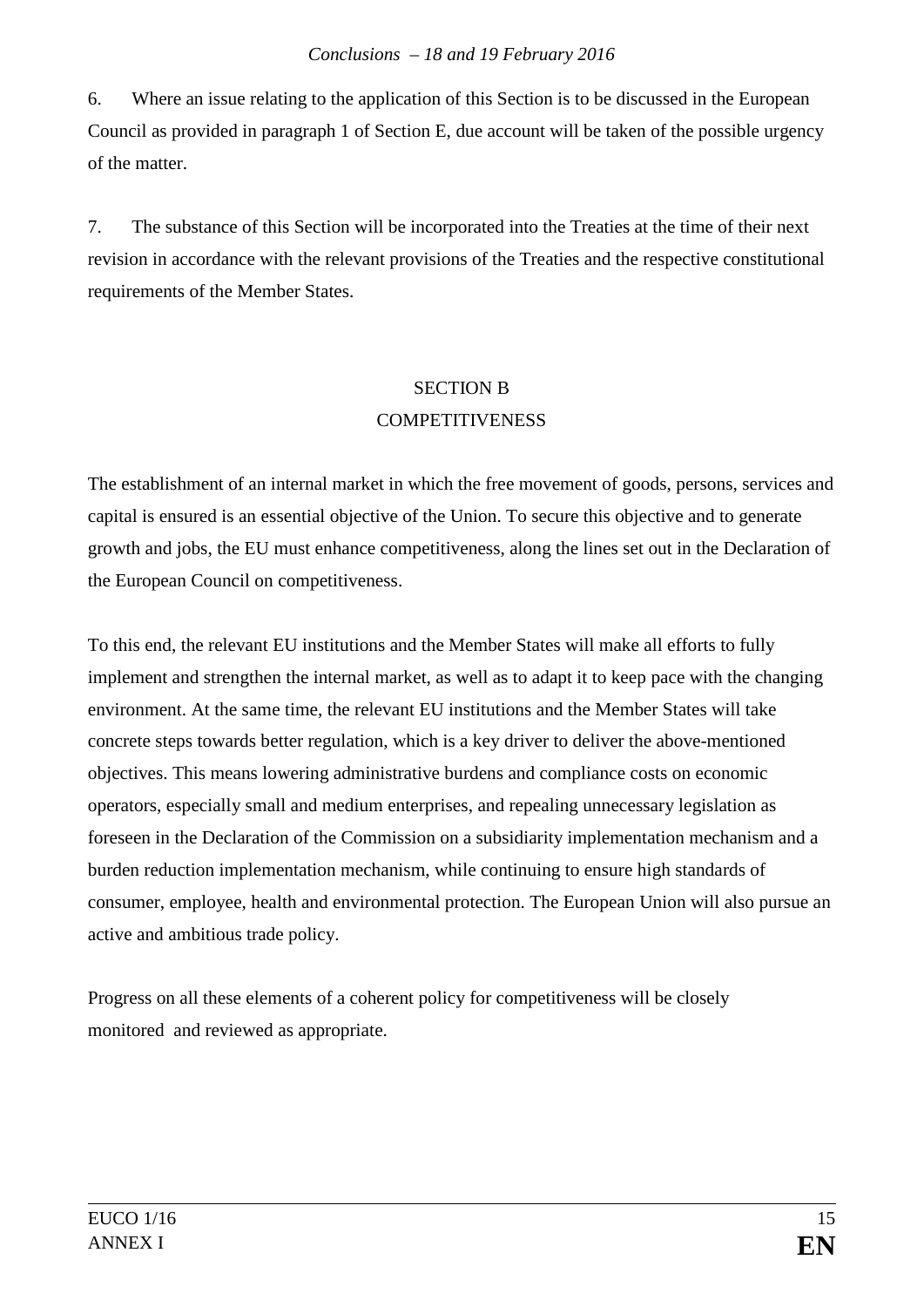# SECTION C **SOVEREIGNTY**

1. It is recognised that the United Kingdom, in the light of the specific situation it has under the Treaties, is not committed to further political integration into the European Union. The substance of this will be incorporated into the Treaties at the time of their next revision in accordance with the relevant provisions of the Treaties and the respective constitutional requirements of the Member States, so as to make it clear that the references to ever closer union do not apply to the United Kingdom.

The references in the Treaties and their preambles to the process of creating an ever closer union among the peoples of Europe do not offer a legal basis for extending the scope of any provision of the Treaties or of EU secondary legislation. They should not be used either to support an extensive interpretation of the competences of the Union or of the powers of its institutions as set out in the Treaties.

These references do not alter the limits of Union competence governed by the principle of conferral, or the use of Union competence governed by the principles of subsidiarity and proportionality. They do not require that further competences be conferred upon the European Union or that the European Union must exercise its existing competences, or that competences conferred on the Union could not be reduced and thereby returned to the Member States.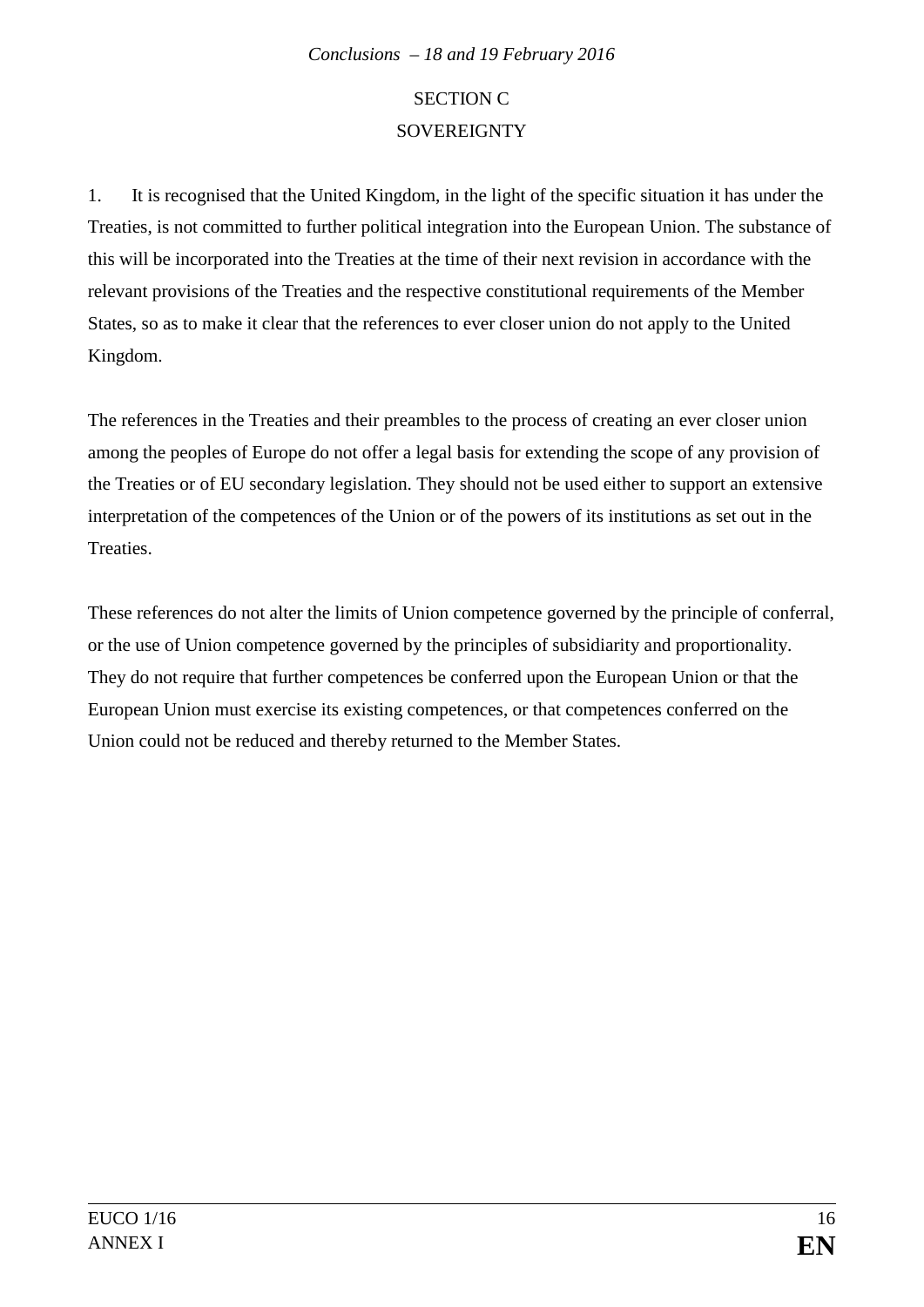The competences conferred by the Member States on the Union can be modified, whether to increase or reduce them, only through a revision of the Treaties with the agreement of all Member States. The Treaties already contain specific provisions whereby some Member States are entitled not to take part in or are exempted from the application of certain provisions of Union law. The references to an ever closer union among the peoples are therefore compatible with different paths of integration being available for different Member States and do not compel all Member States to aim for a common destination.

The Treaties allow an evolution towards a deeper degree of integration among the Member States that share such a vision of their common future, without this applying to other Member States.

2. The purpose of the principle of subsidiarity is to ensure that decisions are taken as closely as possible to the citizen. The choice of the right level of action therefore depends, inter alia, on whether the issue under consideration has transnational aspects which cannot be satisfactorily regulated by action by Member States and on whether action at Union level would produce clear benefits by reason of its scale or effects compared with actions at the level of Member States.

Reasoned opinions issued by national Parliaments in accordance with Article 7(1) of Protocol No 2 on the application of the principles of subsidiarity and proportionality are to be duly taken into account by all institutions involved in the decision-making process of the Union. Appropriate arrangements will be made to ensure this.

3. Where reasoned opinions on the non-compliance of a draft Union legislative act with the principle of subsidiarity, sent within 12 weeks from the transmission of that draft, represent more than 55 % of the votes allocated to the national Parliaments, the Council Presidency will include the item on the agenda of the Council for a comprehensive discussion on these opinions and on the consequences to be drawn therefrom.

Following such discussion, and while respecting the procedural requirements of the Treaties, the representatives of the Member States acting in their capacity as members of the Council will discontinue the consideration of the draft legislative act in question unless the draft is amended to accommodate the concerns expressed in the reasoned opinions.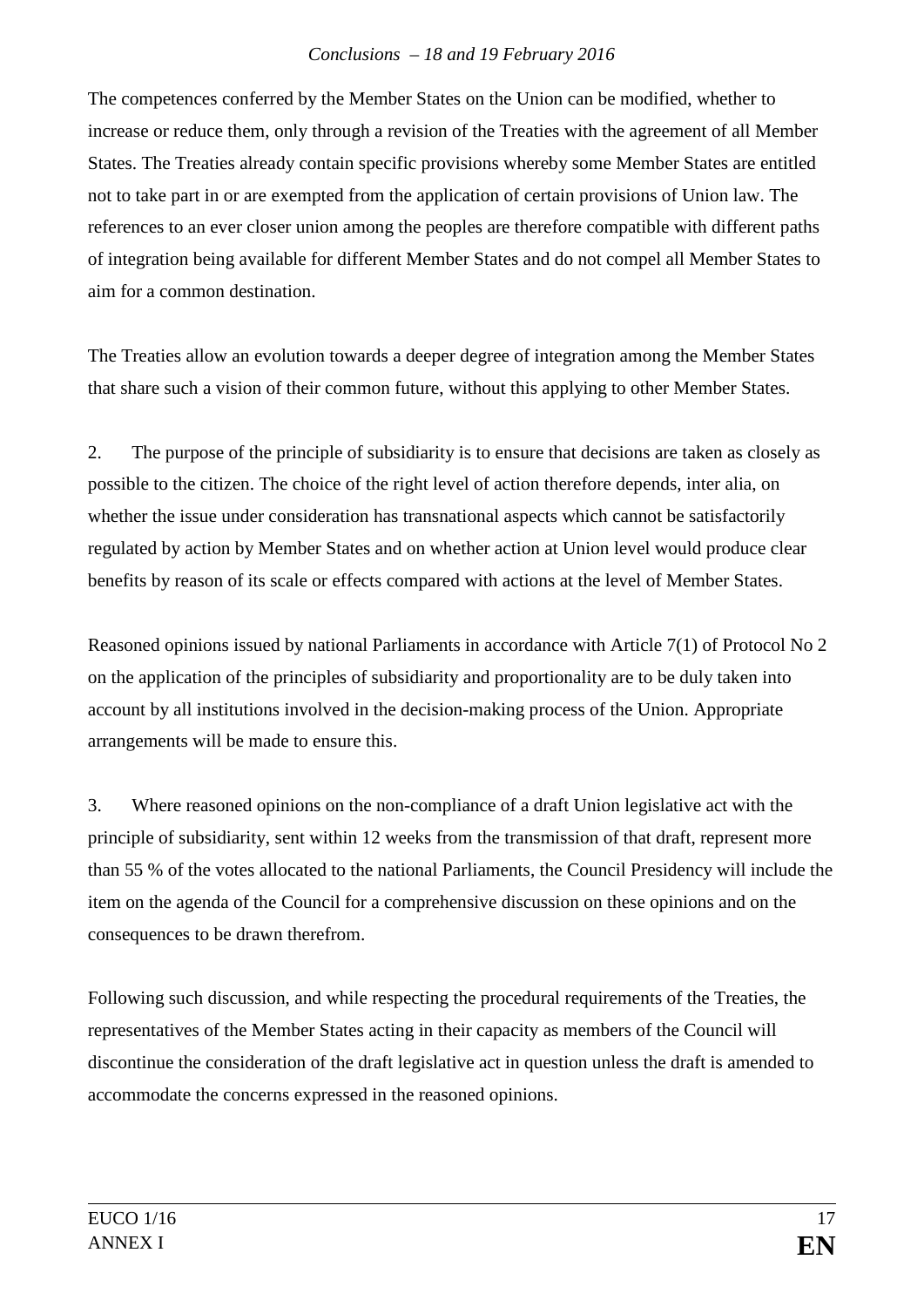For the purposes of this paragraph, the votes allocated to the national Parliaments are calculated in accordance with Article 7(1) of Protocol No 2. Votes from national Parliaments of Member States not participating in the adoption of the legislative act in question are not counted.

4. The rights and obligations of Member States provided for under the Protocols annexed to the Treaties must be fully recognised and given no lesser status than the other provisions of the Treaties of which such Protocols form an integral part.

In particular, a measure adopted pursuant to Title V of Part Three of the Treaty on the Functioning of the European Union (TFEU) on the area of freedom, security and justice does not bind the Member States covered by Protocols No 21 and No 22, unless the Member State concerned, where the relevant Protocol so allows, has notified its wish to be bound by the measure.

The representatives of the Member States acting in their capacity as members of the Council will ensure that, where a Union measure, in the light of its aim and content, falls within the scope of Title V of Part Three of the TFEU, Protocols No 21 and No 22 will apply to it, including when this entails the splitting of the measure into two acts.

5. Article 4(2) of the Treaty on European Union confirms that national security remains the sole responsibility of each Member State. This does not constitute a derogation from Union law and should therefore not be interpreted restrictively. In exercising their powers, the Union institutions will fully respect the national security responsibility of the Member States.

The benefits of collective action on issues that affect the security of Member States are recognised.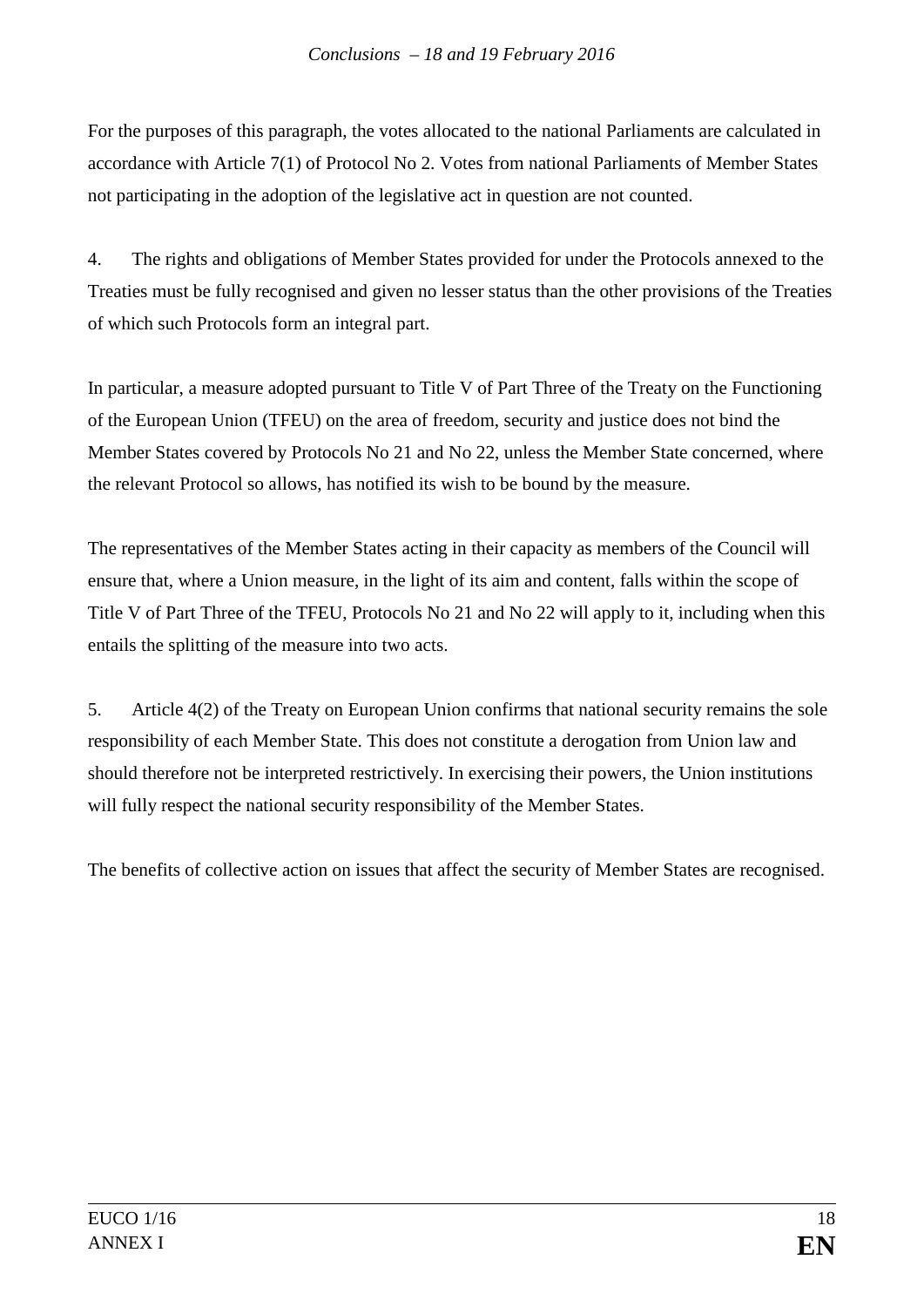# SECTION D SOCIAL BENEFITS AND FREE MOVEMENT

Free movement of workers within the Union is an integral part of the internal market which entails, among others, the right for workers of the Member States to accept offers of employment anywhere within the Union. Different levels of remuneration among the Member States make some offers of employment more attractive than others, with consequential movements that are a direct result of the freedom of the market. However, the social security systems of the Member States, which Union law coordinates but does not harmonise, are diversely structured and this may in itself attract workers to certain Member States. It is legitimate to take this situation into account and to provide, both at Union and at national level, and without creating unjustified direct or indirect discrimination, for measures limiting flows of workers of such a scale that they have negative effects both for the Member States of origin and for the Member States of destination.

The concerns expressed by the United Kingdom in this regard are duly noted, in view of further developments of Union legislation and of relevant national law.

### *Interpretation of current EU rules*

1. The measures referred to in the introductory paragraph should take into account that Member States have the right to define the fundamental principles of their social security systems and enjoy a broad margin of discretion to define and implement their social and employment policy, including setting the conditions for access to welfare benefits.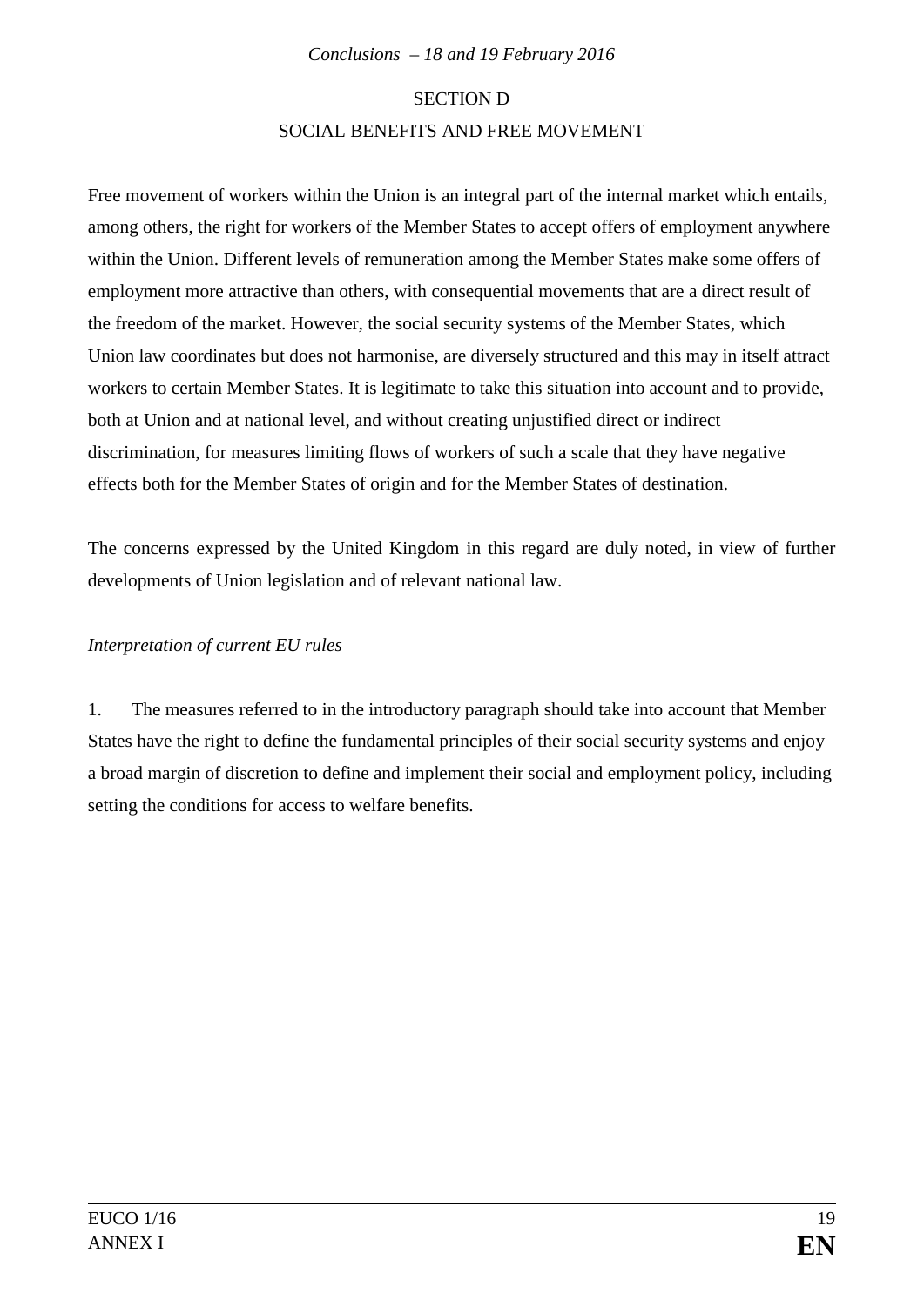(a) Whereas the free movement of workers under Article 45 TFEU entails the abolition of any discrimination based on nationality as regards employment, remuneration and other conditions of work and employment, this right may be subject to limitations on grounds of public policy, public security or public health. In addition, if overriding reasons of public interest make it necessary, free movement of workers may be restricted by measures proportionate to the legitimate aim pursued. Encouraging recruitment, reducing unemployment, protecting vulnerable workers and averting the risk of seriously undermining the sustainability of social security systems are reasons of public interest recognised in the jurisprudence of the Court of Justice of the European Union for this purpose, based on a case by case analysis.

Based on objective considerations independent of the nationality of the persons concerned and proportionate to the legitimate aim pursued, conditions may be imposed in relation to certain benefits to ensure that there is a real and effective degree of connection between the person concerned and the labour market of the host Member State.

(b) Free movement of EU citizens under Article 21 TFEU is to be exercised subject to the limitations and conditions laid down in the Treaties and the measures adopted to give them effect.

The right of economically non active persons to reside in the host Member State depends under EU law on such persons having sufficient resources for themselves and their family members not to become a burden on the social assistance system of the host Member State, and on those persons having comprehensive sickness insurance.

Member States have the possibility of refusing to grant social benefits to persons who exercise their right to freedom of movement solely in order to obtain Member States' social assistance although they do not have sufficient resources to claim a right of residence.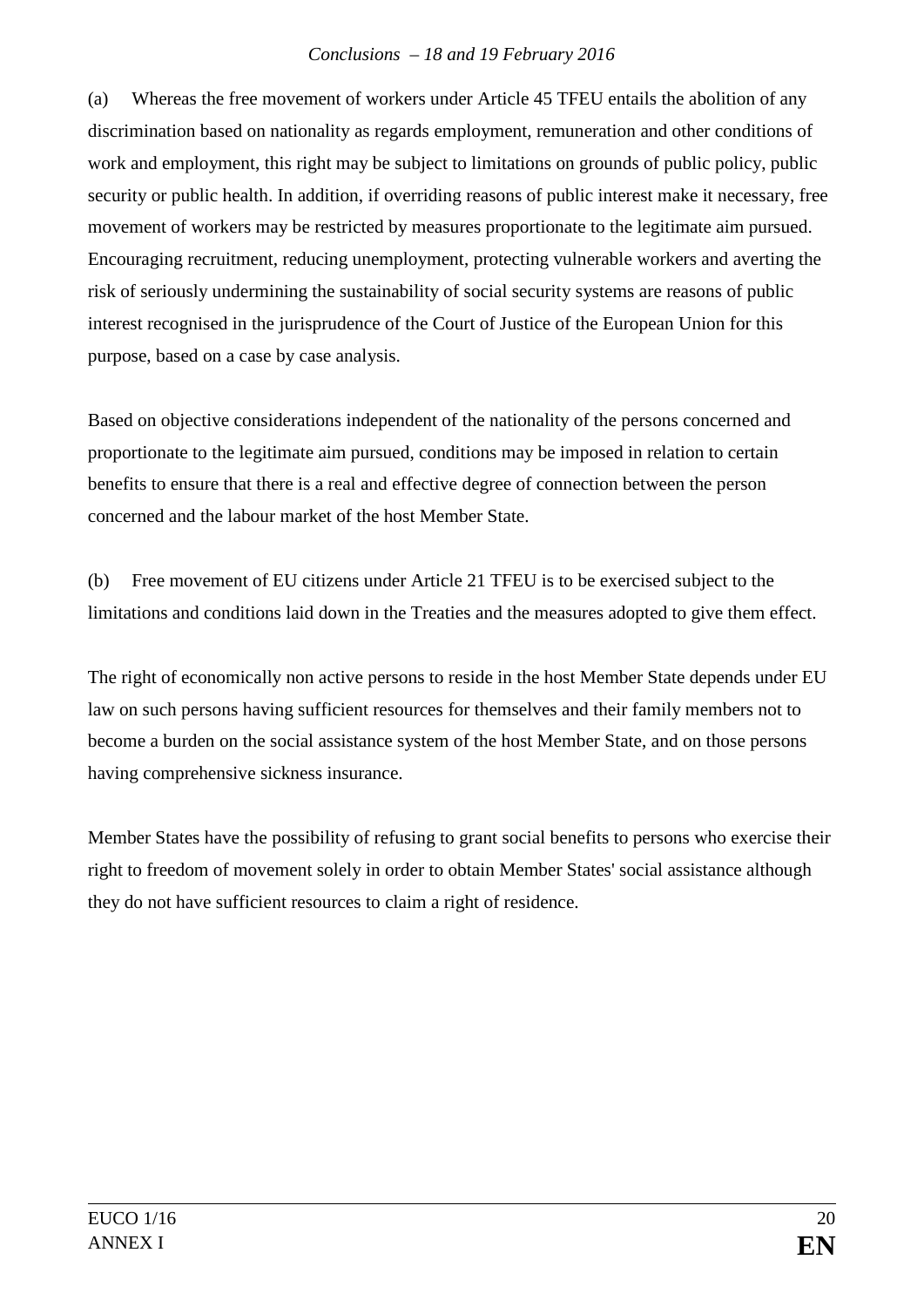Member States may reject claims for social assistance by EU citizens from other Member States who do not enjoy a right of residence or are entitled to reside on their territory solely because of their job-search. This includes claims by EU citizens from other Member States for benefits whose predominant function is to cover the minimum subsistence costs, even if such benefits are also intended to facilitate access to the labour market of the host Member States.

(c) Those enjoying the right to free movement shall abide by the laws of the host Member State.

In accordance with Union law, Member States are able to take action to prevent abuse of rights or fraud, such as the presentation of forged documents, and address cases of contracting or maintaining marriages of convenience with third country nationals for the purpose of making use of free movement as a route for regularising unlawful stay in a Member State or address cases of making use of free movement as a route for bypassing national immigration rules applying to third country nationals.

Host Member States may also take the necessary restrictive measures to protect themselves against individuals whose personal conduct is likely to represent a genuine and serious threat to public policy or security. In determining whether the conduct of an individual poses a present threat to public policy or security, Member States may take into account past conduct of the individual concerned and the threat may not always need to be imminent. Even in the absence of a previous criminal conviction, Member States may act on preventative grounds, so long as they are specific to the individual concerned.

Further exchange of information and administrative cooperation between Member States will be developed together with the Commission in order to more effectively fight against such abuse of rights and fraud.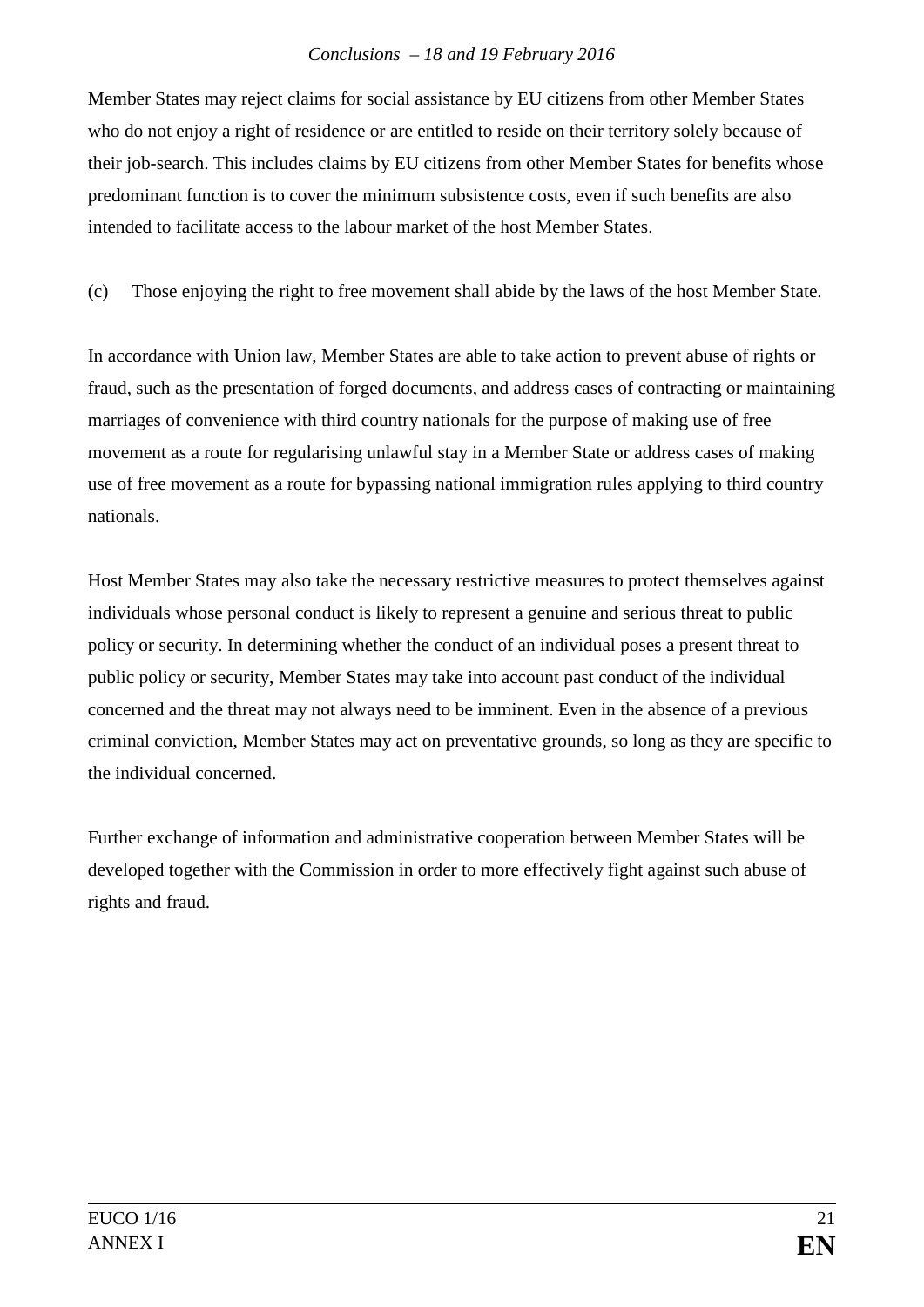### *Changes to EU secondary legislation*

2. It is noted that, following the taking effect of this Decision, the Commission will submit proposals for amending existing EU secondary legislation as follows:

(a) a proposal to amend Regulation (EC) No 883/2004 of the European Parliament and of the Council**[2](#page-22-0)** on the coordination of social security systems in order to give Member States, with regard to the exportation of child benefits to a Member State other than that where the worker resides, an option to index such benefits to the conditions of the Member State where the child resides. This should apply only to new claims made by EU workers in the host Member State. However, as from 1 January 2020, all Member States may extend indexation to existing claims to child benefits already exported by EU workers. The Commission does not intend to propose that the future system of optional indexation of child benefits be extended to other types of exportable benefits, such as old-age pensions;

<span id="page-22-0"></span>**<sup>2</sup>** Regulation (EC) No 883/2004 of the European Parliament and of the Council of 29 April 2004 on the coordination of social security systems (OJ L 166, 30.4.2004, p. 1).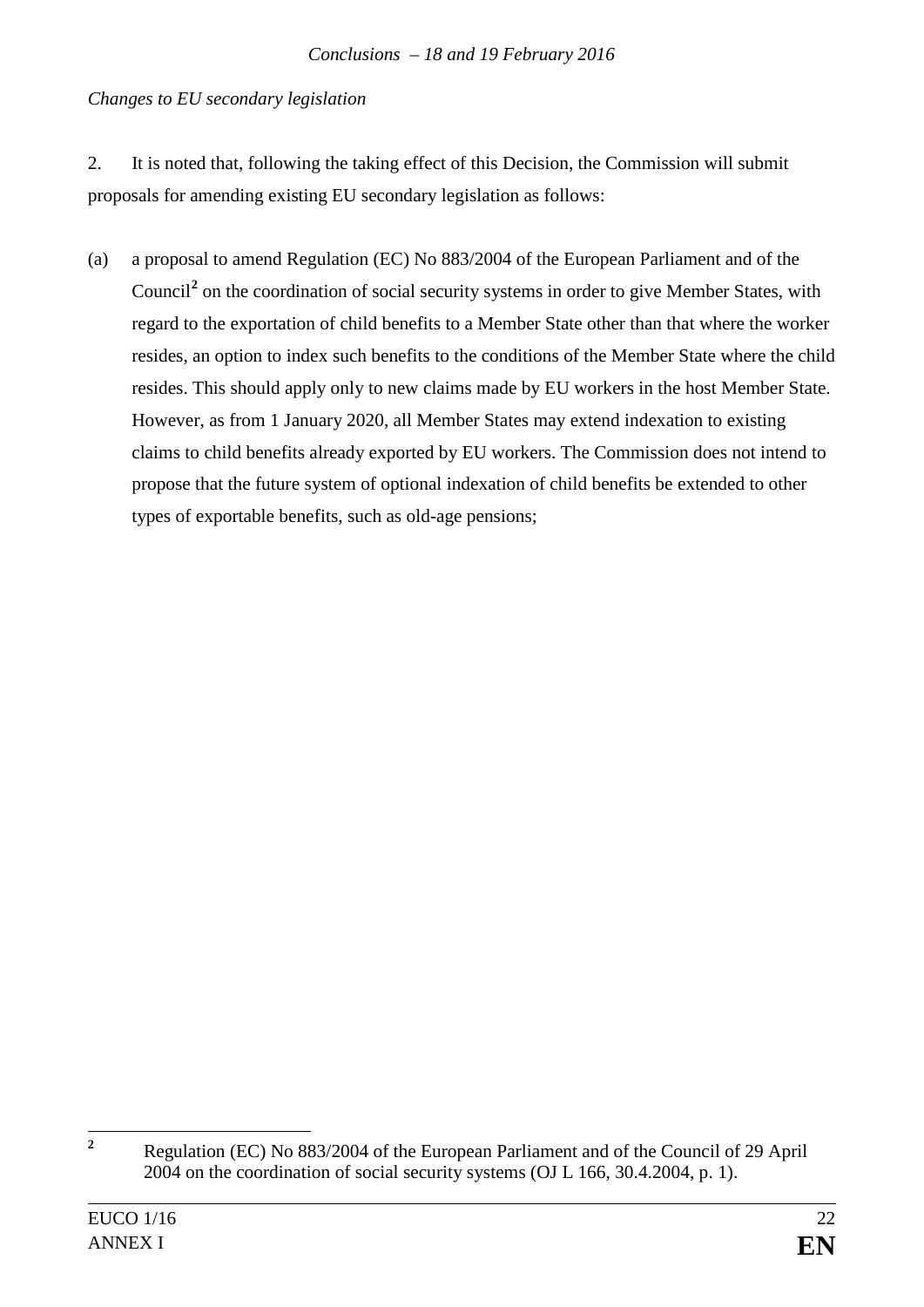(b) in order to take account of a pull factor arising from a Member State's in-work benefits regime, a proposal to amend Regulation (EU) No 492/2011 of the European Parliament and of the Council**[3](#page-23-0)** on freedom of movement for workers within the Union which will provide for an alert and safeguard mechanism that responds to situations of inflow of workers from other Member States of an exceptional magnitude over an extended period of time, including as a result of past policies following previous EU enlargements. A Member State wishing to avail itself of the mechanism would notify the Commission and the Council that such an exceptional situation exists on a scale that affects essential aspects of its social security system, including the primary purpose of its in-work benefits system, or which leads to difficulties which are serious and liable to persist in its employment market or are putting an excessive pressure on the proper functioning of its public services. On a proposal from the Commission after having examined the notification and the reasons stated therein, the Council could authorise the Member State concerned to restrict access to non-contributory in-work benefits to the extent necessary. The Council would authorise that Member State to limit the access of newly arriving EU workers to non-contributory in-work benefits for a total period of up to four years from the commencement of employment. The limitation should be graduated, from an initial complete exclusion but gradually increasing access to such benefits to take account of the growing connection of the worker with the labour market of the host Member State. The authorisation would have a limited duration and apply to EU workers newly arriving during a period of 7 years.

The representatives of the Member States, acting in their capacity as members of the Council, will proceed with work on these legislative proposals as a matter of priority and do all within their power to ensure their rapid adoption.

The future measures referred to in this paragraph should not result in EU workers enjoying less favourable treatment than third country nationals in a comparable situation.

<span id="page-23-0"></span>**<sup>3</sup>** Regulation (EU) No 492/2011 of the European Parliament and of the Council of 5 April 2011 on freedom of movement for workers within the Union (OJ L 141, 27.5.2011, p. 1).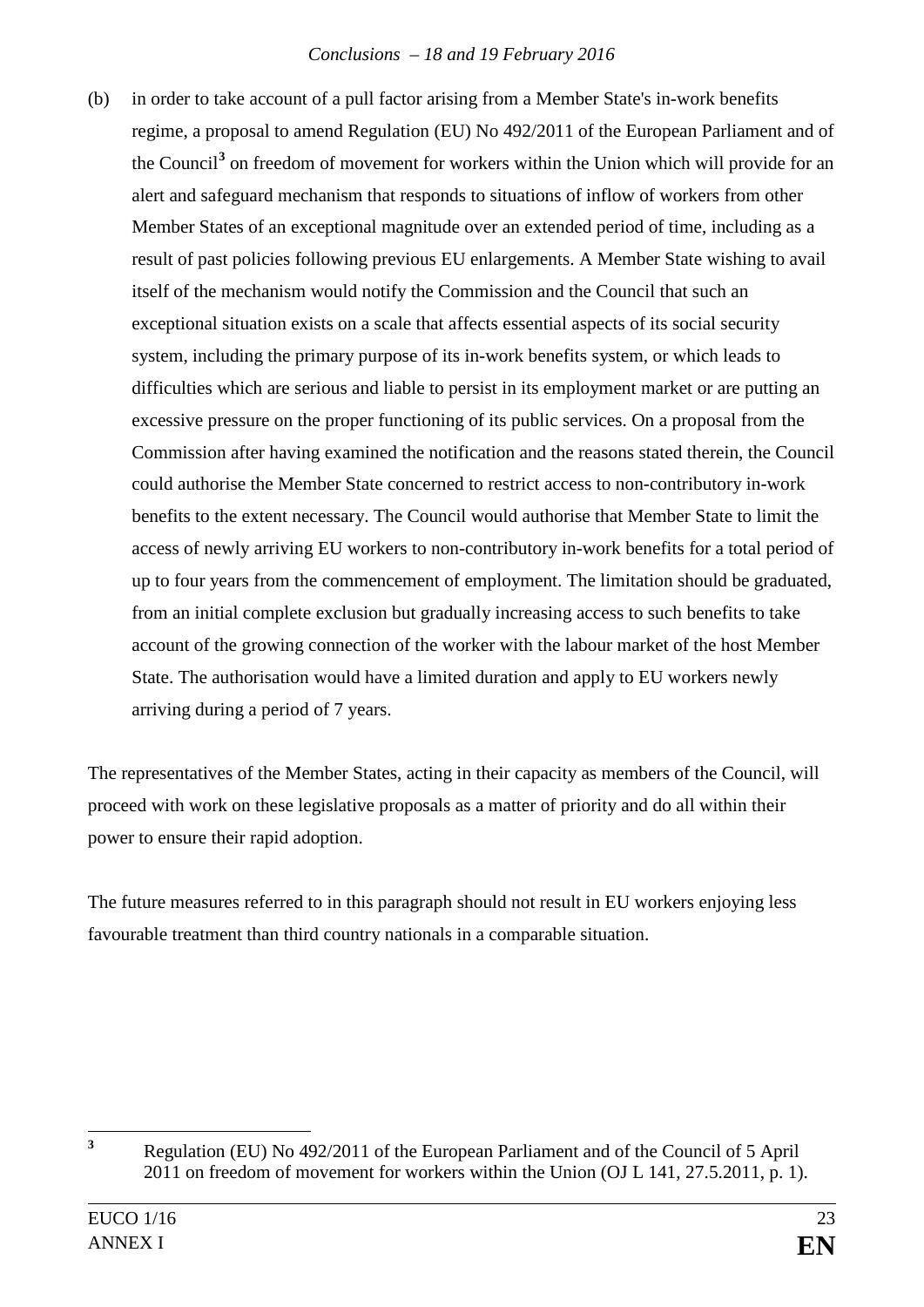*Changes to EU primary law*

3. With regard to future enlargements of the European Union, it is noted that appropriate transitional measures concerning free movement of persons will be provided for in the relevant Acts of Accession to be agreed by all Member States, in accordance with the Treaties. In this context, the position expressed by the United Kingdom in favour of such transitional measures is noted.

# SECTION E APPLICATION AND FINAL PROVISIONS

1. Any Member State may ask the President of the European Council that an issue relating to the application of this Decision be discussed in the European Council.

2. This Decision shall take effect on the same date as the Government of the United Kingdom informs the Secretary-General of the Council that the United Kingdom has decided to remain a member of the European Union.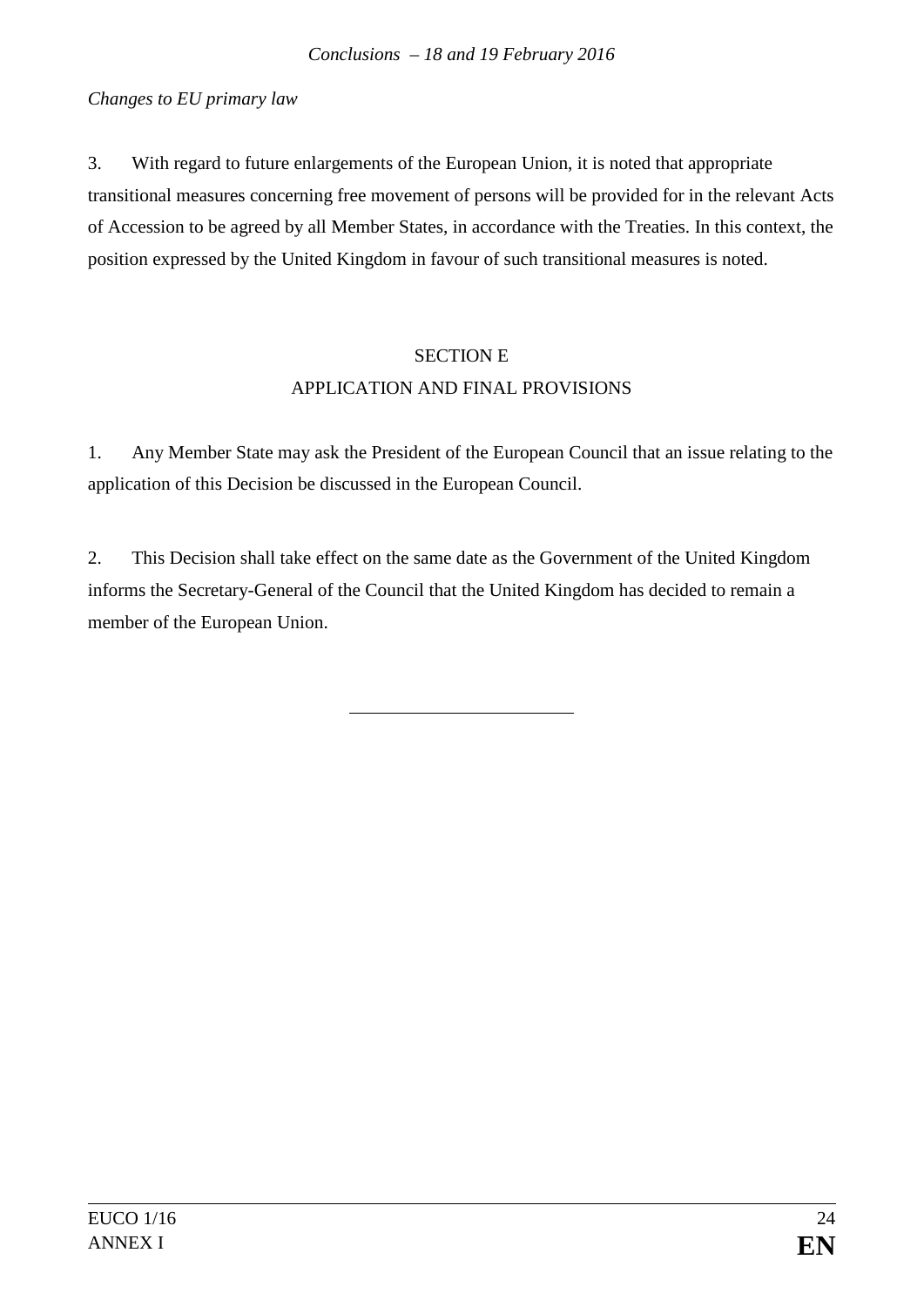**ANNEX II**

# **STATEMENT ON SECTION A OF THE DECISION OF THE HEADS OF STATE OR GOVERNMENT, MEETING WITHIN THE EUROPEAN COUNCIL, CONCERNING A NEW SETTLEMENT FOR THE UNITED KINGDOM WITHIN THE EUROPEAN UNION**

The Heads of State or Government declare that the Council Decision on specific provisions relating to the effective management of the banking union and of the consequences of further integration of the euro area will be adopted by the Council on the date of the taking effect of the Decision of the Heads of State or Government, meeting within the European Council, concerning a new settlement for the United Kingdom within the European Union, and will enter into force on that same day.

The draft Decision is set out below:

Draft Council Decision

on specific provisions relating to the effective management of the banking union and of the consequences of further integration of the euro area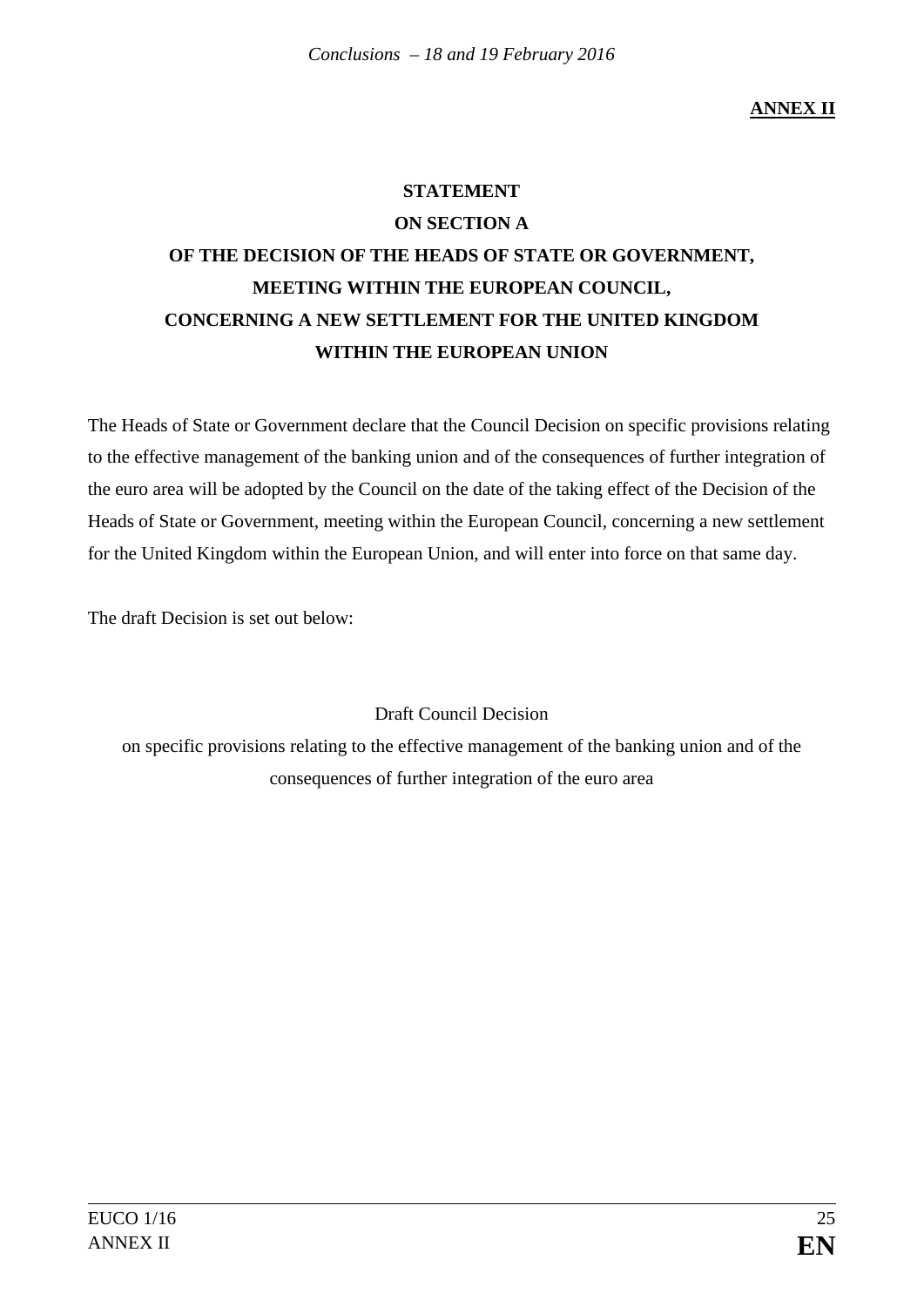## THE COUNCIL OF THE EUROPEAN UNION,

Whereas:

(1) Supplementing Decision 2009/857/EC of 13 December 2007**[4](#page-26-0)** , provisions should be adopted in order to allow for the effective management of the banking union and of the consequences of further integration of the euro area.

(2) The mechanism in this Decision contributes to the respect of the principles laid down in Section A of the Decision of the Heads of State or Government as regards legislative acts relating to the effective management of the banking union and of the consequences of further integration of the euro area, the adoption of which is subject to the vote of all members of the Council.

(3) In accordance with paragraph 1 of Section E of the Decision of the Heads of State or Government, meeting within the European Council, concerning a new settlement for the United Kingdom within the European Union**[5](#page-26-1)** , any Member State may ask the President of the European Council that an issue relating to the application of that Decision be discussed in the European Council.

<span id="page-26-0"></span>**<sup>4</sup>** Council Decision 2009/857/EC of 13 December 2007 relating to the implementation of Article 16(4) of the Treaty on European Union and Article 238(2) of the Treaty on the Functioning of the European Union between 1 November 2014 and 31 March 2017 on the one hand, and as from 1 April 2017 on the other (OJ L 314, 1.12.2009, p. 73).

<span id="page-26-1"></span><sup>&</sup>lt;sup>5</sup> Decision of the Heads of State or Government, meeting within the European Council, concerning a new settlement for the United Kingdom within the European Union (OJ C ..,  $\dots$ 2016, p. ..).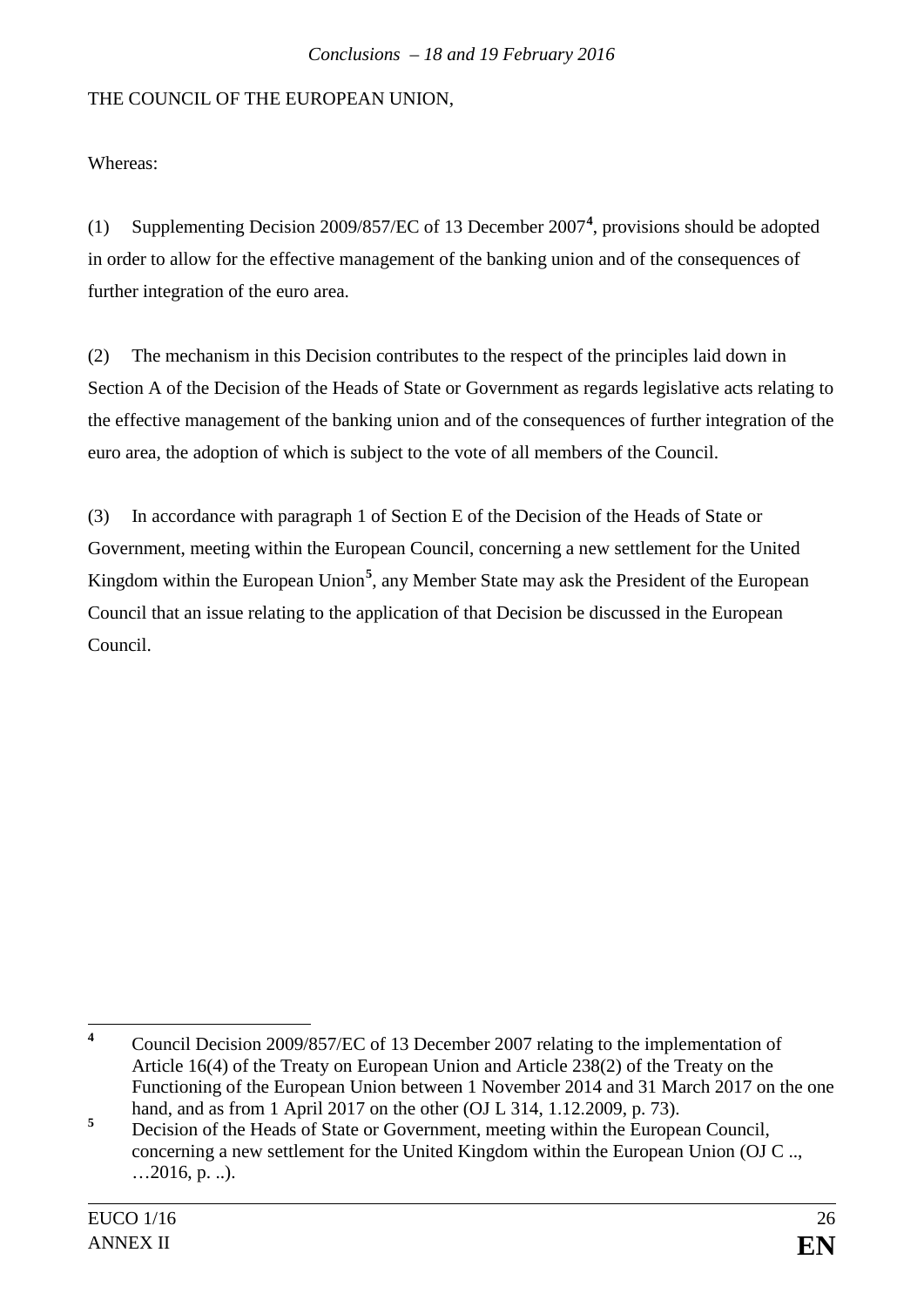(4) This Decision is without prejudice to the specific voting arrangements agreed by the representatives of the 28 Member States meeting within the Council on 18 December 2013**[6](#page-27-0)** , concerning the adoption of Decisions by the Council on the basis of Article 18 of Regulation (EU) No 806/2014 of the European Parliament and of the Council**[7](#page-27-1)** .

(5) In the application of this Decision, and in particular with reference to the reasonable time for the Council to discuss the issue concerned, due account should be taken of the possible urgency of the situation,

## HAS ADOPTED THIS DECISION:

## *Article 1*

1. If, in relation to the legislative acts to which Section A of the Decision of the Heads of State or Government applies, the adoption of which is subject to the vote of all members of the Council, at least one member of the Council that does not participate in the banking union, indicate**s** its reasoned opposition to the Council adopting such an act by qualified majority, the Council shall discuss the issue. The Member State concerned shall justify its opposition by indicating how the draft act does not respect the principles laid down in Section A of that Decision.

2. The Council shall, in the course of these discussions, do all in its power to reach, within a reasonable time and without prejudicing obligatory time limits laid down by Union law, a satisfactory solution to address concerns raised by the member or members of the Council referred to in paragraph 1.

<span id="page-27-0"></span>**<sup>6</sup>** Declaration of 18 December 2013 of the Representatives of the 28 Member States meeting within the Council, doc. No. 18137/13.

<span id="page-27-1"></span>**<sup>7</sup>** Regulation (EU) No 806/2014 of the European Parliament and of the Council of 15 July 2014 establishing uniform rules and a uniform procedure for the resolution of credit institutions and certain investment firms in the framework of a Single Resolution Mechanism and a Single Resolution Fund and amending Regulation (EU) No 1093/2010 (OJ L 225, 30.7.2014, p. 1).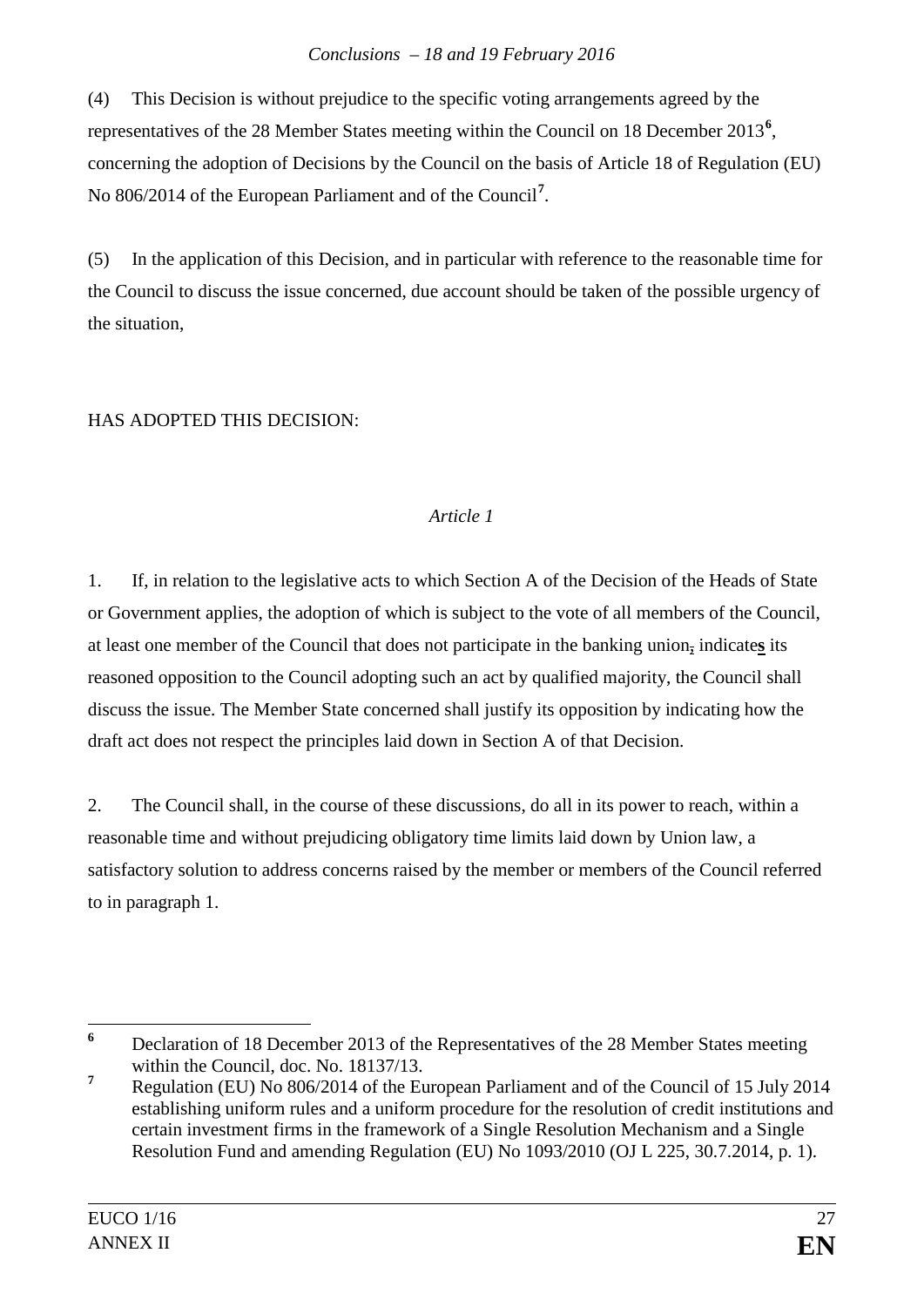3. To that end, the President of the Council, with the assistance of the Commission and in compliance with the Rules of Procedure of the Council**[8](#page-28-0)** , shall undertake any initiative necessary to facilitate a wider basis of agreement in the Council. The members of the Council shall lend him or her their assistance.

While taking due account of the possible urgency of the matter and based on the reasons for opposing as indicated under paragraph 1, a request for a discussion in the European Council on the issue, before it returns to the Council for decision, may constitute such an initiative. Any such referral is without prejudice to the normal operation of the legislative procedure of the Union and cannot result in a situation which would amount to allowing a Member State a veto.

## *Article 2*

This Decision, which supplements Decision 2009/857/EC, shall enter into force on the date of the taking effect of the Decision of the Heads of State or Government, meeting within the European Council, concerning a new settlement for the United Kingdom within the European Union. It shall cease to apply if the latter ceases to apply.

Done at …, [date]

*For the Council The President* [name]

<span id="page-28-0"></span> **<sup>8</sup>** Council Decision 2009/937/EU of 1 December 2009 adopting the Council's Rules of Procedure (OJ L 325, 11.12.2009, p. 35).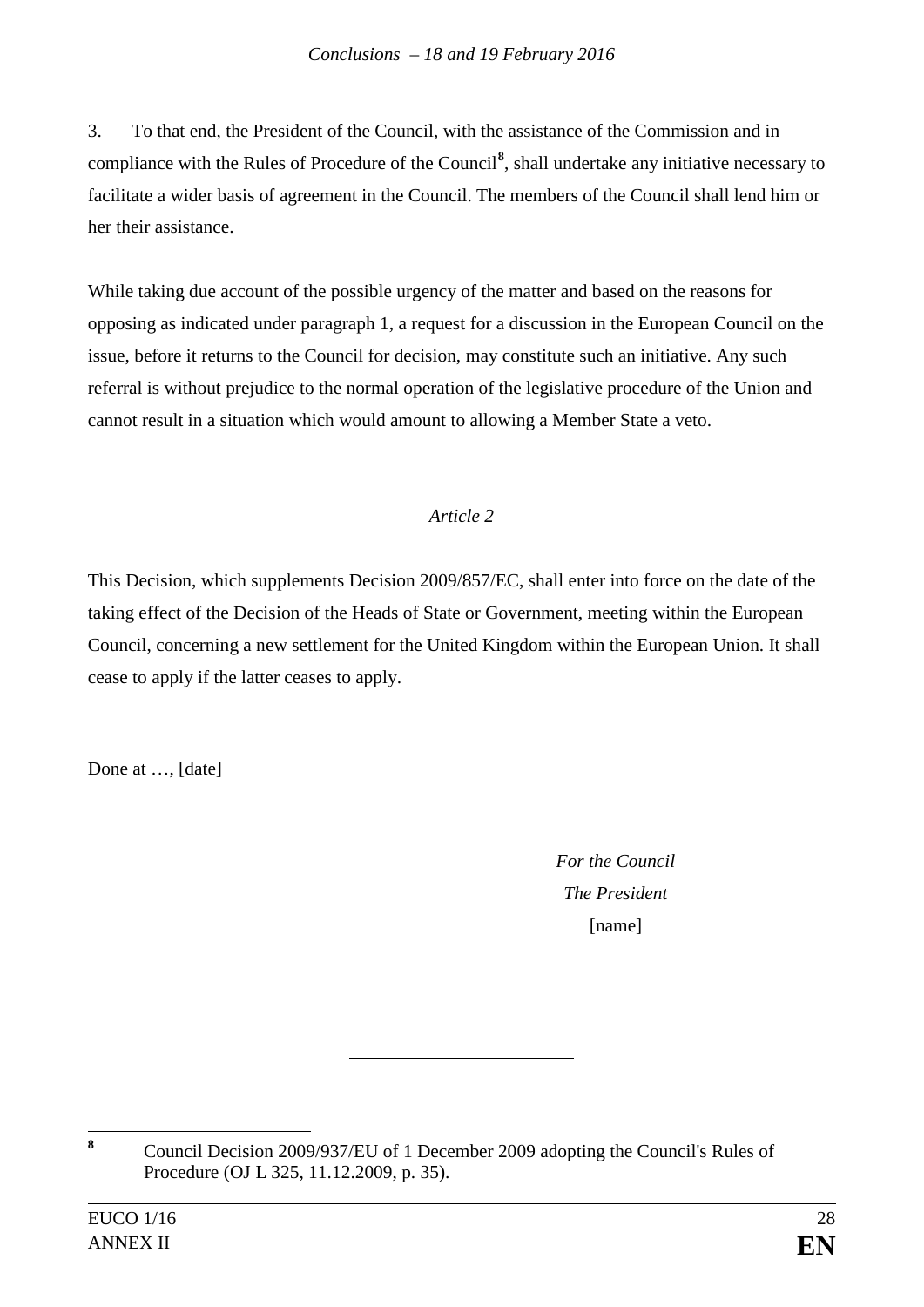## **ANNEX III**

## **EUROPEAN COUNCIL DECLARATION ON COMPETITIVENESS**

Europe must become more competitive if we are to generate growth and jobs. Although this goal has been at the heart of EU activities in recent years, the European Council is convinced more can be done in order to exploit fully the potential of all strands of the internal market, promote a climate of entrepreneurship and job creation, invest and equip our economies for the future, facilitate international trade, and make the Union a more attractive partner.

The European Council highlights the enormous value of the internal market as an area without frontiers within which goods, persons, services and capital move unhindered. This constitutes one of the Union's greatest achievements. In these times of economic and social challenges, we need to breathe new life into the internal market and adapt it to keep pace with our changing environment. Europe must boost its international competiveness across the board in services and products and in key areas such as energy and the digital single market.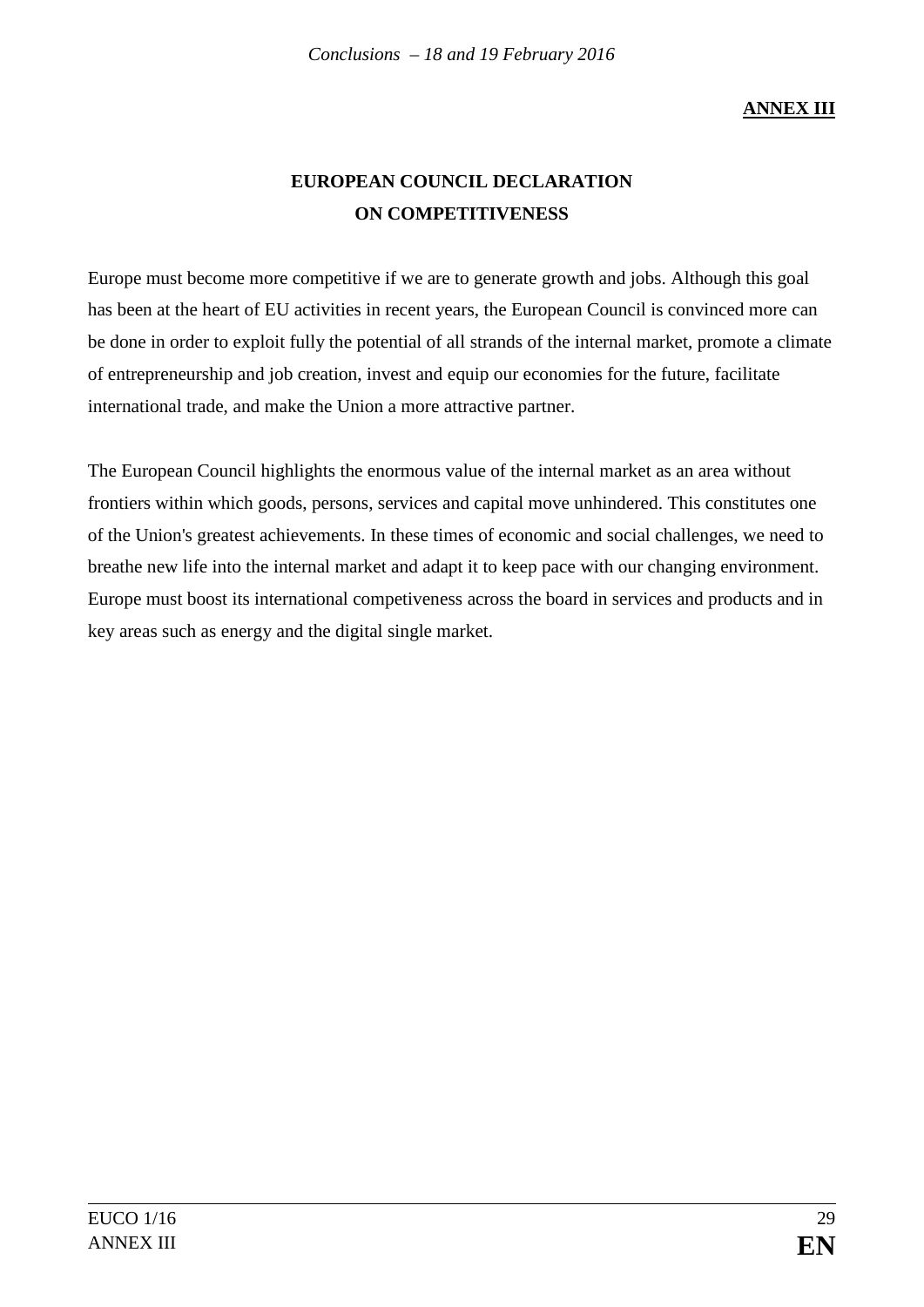The European Council urges all EU institutions and Member States to strive for better regulation and to repeal unnecessary legislation in order to enhance EU competitiveness while having due regard to the need to maintain high standards of consumer, employee, health and environmental protection. This is a key driver to deliver economic growth, foster competitiveness and job creation.

To contribute to this objective, the European Parliament, the Council and the Commission have agreed the Interinstitutional Agreement on Better Law Making. Effective cooperation in this framework is necessary in order to simplify Union legislation and to avoid overregulation and administrative burdens for citizens, administrations and businesses, including small and medium sized enterprises, while ensuring that the objectives of the legislation are met.

The focus must be on:

- a strong commitment to regulatory simplification and burden reduction, including through withdrawal or repeal of legislation where appropriate, and a better use of impact assessment and ex-post evaluation throughout the legislative cycle, at the EU and national levels. This work should build on the progress already made with the Regulatory Fitness Programme (REFIT);
- doing more to reduce the overall burden of EU regulation, especially on SMEs and microenterprises;
- establishing where feasible burden reduction targets in key sectors, with commitments by EU institutions and Member States.

The European Council welcomes the Commission's commitment to review every year the success of the Union's efforts to simplify legislation, avoid over-regulation and reduce burdens on business. This annual overview done in support of the Commission's REFIT program will include an Annual Burden Survey and also look at the stock of existing EU law.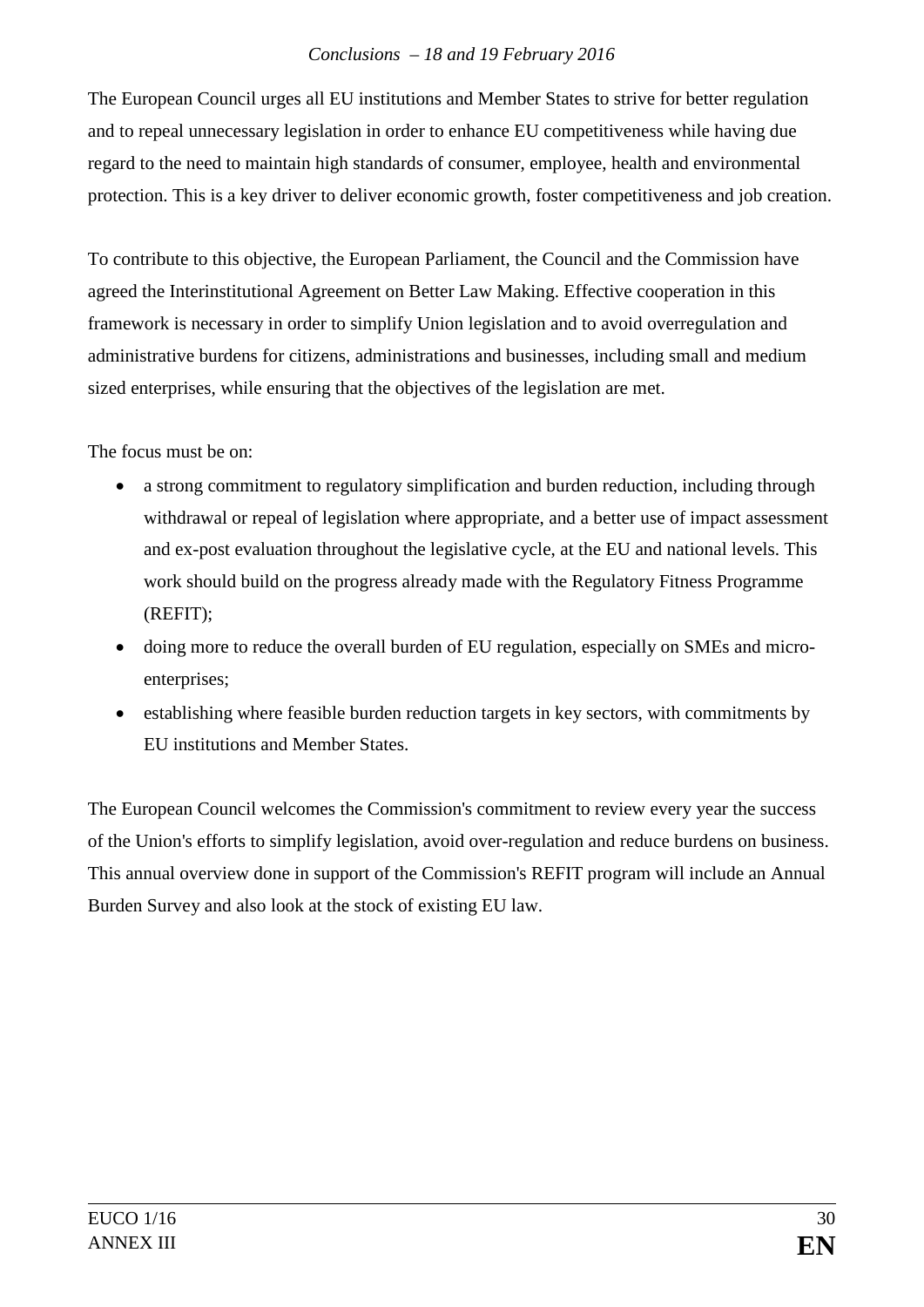The European Council also asks the Council to examine the annual reviews conducted by the Commission under its Declaration on Subsidiarity with a view to ensuring that these are given appropriate follow up in the different areas of the Union's activities. It invites the Commission to propose repealing measures that are inconsistent with the principle of subsidiarity or that impose a disproportionate regulatory burden.

The European Council stresses the importance of a strong, rules-based multilateral trading system and the need to conclude ambitious bilateral trade and investment agreements with third countries, in a spirit of reciprocity and mutual benefit. In this context it welcomes the recent agreement reached by the WTO in Nairobi. Work must be advanced in negotiations with the US, Japan and key partners in Latin America, notably Mercosur, and in the Asia-Pacific region. Trade must benefit all, consumers, workers and economic operators alike. The new trade strategy ("Trade for All: Towards a more responsible trade and investment policy") is a crucial component.

The European Council will keep developments under review and asks the General Affairs Council and the Competitiveness Council to regularly evaluate progress on the various elements set out in this Declaration.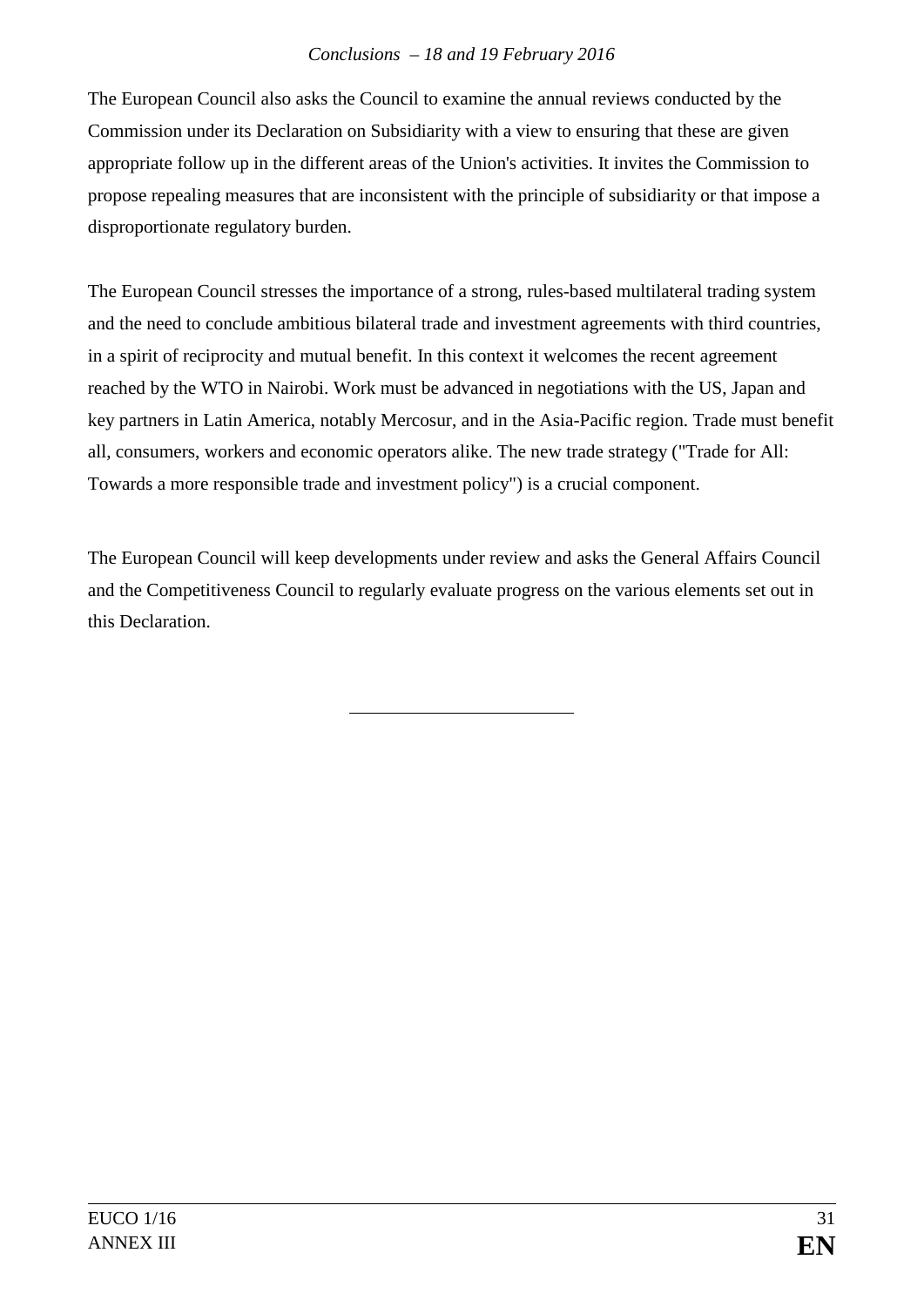## **ANNEX IV**

#### **DECLARATION OF THE EUROPEAN COMMISSION**

## **on a subsidiarity implementation mechanism and a burden reduction implementation mechanism**

The Commission will establish a mechanism to review the body of existing EU legislation for its compliance with the principle of subsidiarity and proportionality, building on existing processes and with a view to ensuring the full implementation of this principle.

The Commission will draw up priorities for this review taking into account the views of the European Parliament, the Council and the national parliaments.

The Commission will propose a programme of work by the end of 2016 and subsequently report on an annual basis to the European Parliament and the Council.

The Commission is fully committed to and will continue its efforts to make EU law simpler and to reduce regulatory burden for EU business operators without compromising policy objectives by applying the 2015 Better Regulation Agenda, including in particular the Commission's Regulatory Fitness and Performance Programme (REFIT). Cutting red tape for entrepreneurship, in particular small and medium size enterprises, remains an overarching goal for all of us in delivering growth and jobs.

The Commission, within the REFIT platform, will work with Member States and stakeholders, towards establishing specific targets at EU and national levels for reducing burden on business, particularly in the most onerous areas for companies, in particular small and medium size enterprises. Once established, the Commission will monitor progress against these targets and report to the European Council annually.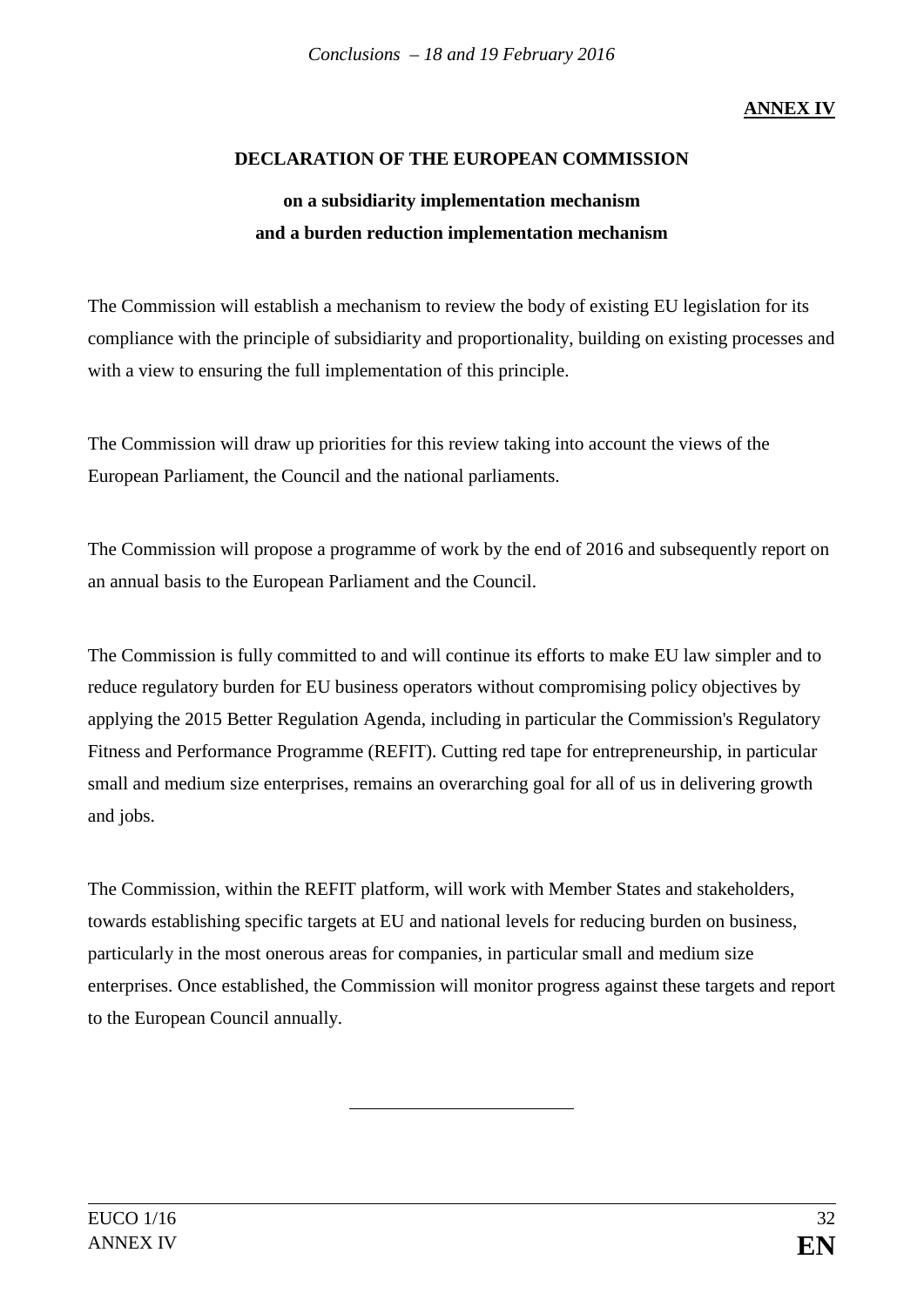**ANNEX V**

### **DECLARATION OF THE EUROPEAN COMMISSION**

# **On the indexation of child benefits exported to a Member State other than that where the worker resides**

The Commission will make a proposal to amend Regulation (EC) No 883/2004 of the European Parliament and of the Council<sup>[9](#page-33-0)</sup> on the coordination of social security systems in order to give Member States, with regard to the exportation of child benefits to a Member State other than that where the worker resides, an option to index such benefits to the conditions of the Member State where the child resides.

The Commission considers that these conditions include the standard of living and the level of child benefits applicable in that Member State.

<span id="page-33-0"></span>**<sup>9</sup>** Regulation (EC) No 883/2004 of the European Parliament and of the Council of 29 April 2004 on the coordination of social security systems (OJ L 166, 30.4.2004, p. 1).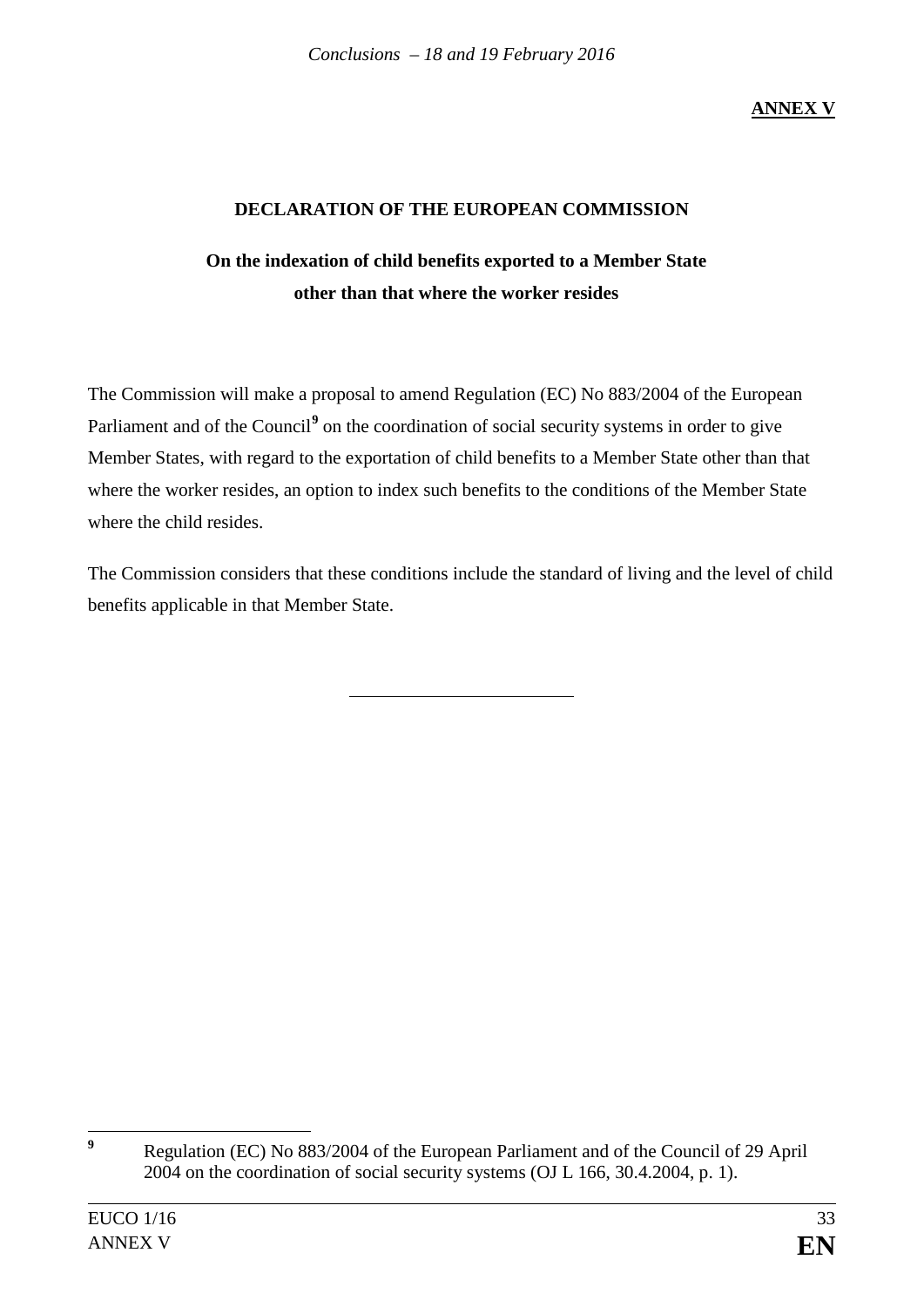## **ANNEX VI**

#### **DECLARATION OF THE EUROPEAN COMMISSION**

**on the Safeguard Mechanism**

**referred to in paragraph 2(b) of Section D** 

# **of the Decision of the Heads of State or Government, meeting within the European Council, concerning a new settlement for the United Kingdom within the European Union**

With reference to paragraph 2(b) of Section D of the Decision of the Heads of State or Government, meeting within the European Council, concerning a new settlement for the United Kingdom within the European Union, the European Commission will table a proposal to amend Regulation 492/2011 on freedom of movement for workers within the Union to provide for a safeguard mechanism with the understanding that it can and will be used and therefore will act as a solution to the United Kingdom's concerns about the exceptional inflow of workers from elsewhere in the European Union that it has seen over the last years.

The European Commission considers that the kind of information provided to it by the United Kingdom, in particular as it has not made full use of the transitional periods on free movement of workers which were provided for in recent Accession Acts, shows the type of exceptional situation that the proposed safeguard mechanism is intended to cover exists in the United Kingdom today. Accordingly, the United Kingdom would be justified in triggering the mechanism in the full expectation of obtaining approval.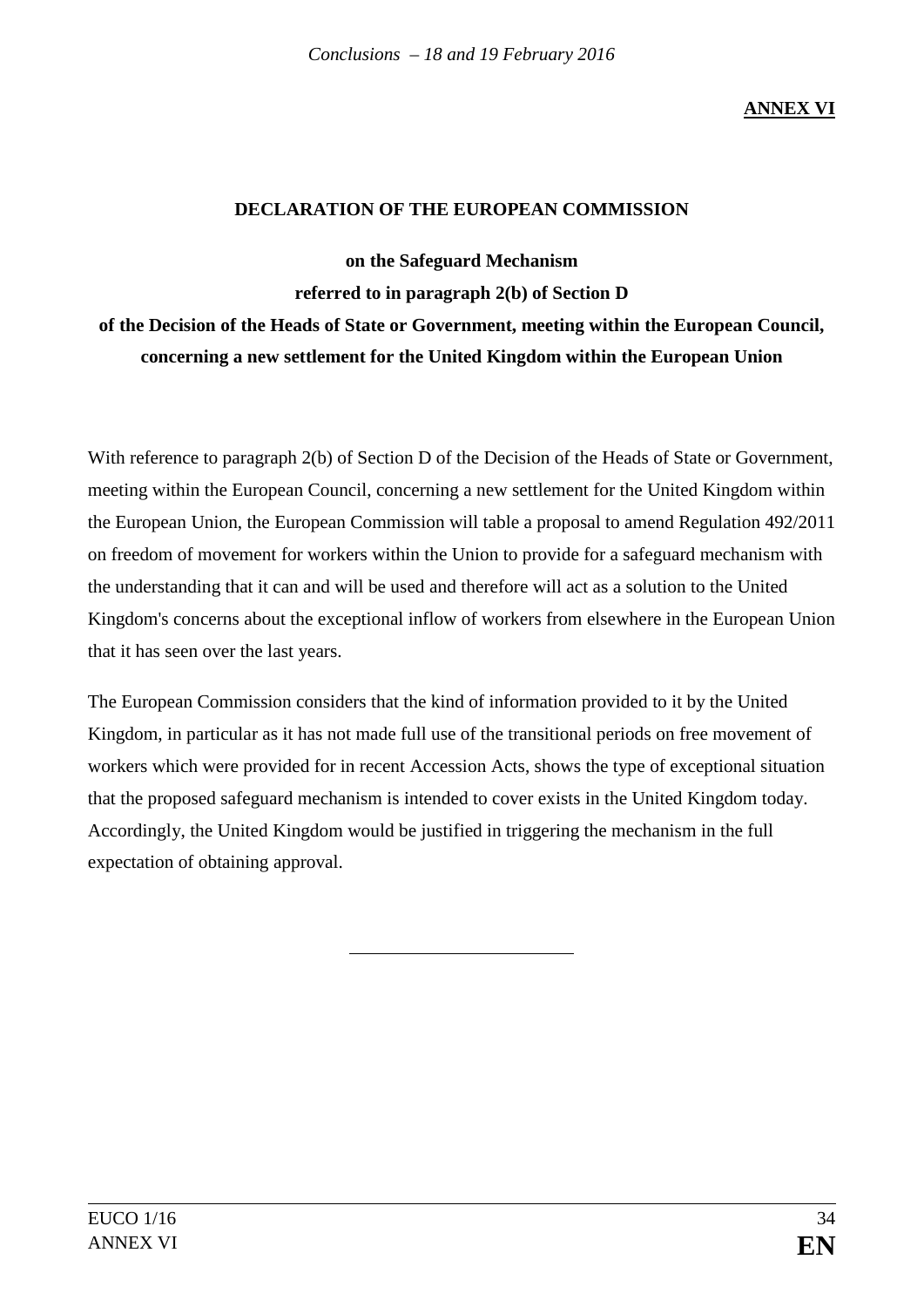## **ANNEX VII**

### **DECLARATION OF THE EUROPEAN COMMISSION**

#### **on issues related to the abuse of the right of free movement of persons**

The Commission notes the Decision of the Heads of State or Government, meeting within the European Council, concerning a new settlement for the United Kingdom within the European Union and notably its section D.

The Commission intends to adopt a proposal to complement Directive 2004/38 on free movement of Union citizens in order to exclude, from the scope of free movement rights, third country nationals who had no prior lawful residence in a Member State before marrying a Union citizen or who marry a Union citizen only after the Union citizen has established residence in the host Member State. Accordingly, in such cases, the host Member State's immigration law will apply to the third country national. This proposal will be submitted after the above Decision has taken effect.

As regards situations of abuse in the context of entry and residence of non-EU family members of mobile Union citizens the Commission will clarify that:

- Member States can address specific cases of abuse of free movement rights by Union citizens returning to their Member State of nationality with a non-EU family member where residence in the host Member State has not been sufficiently genuine to create or strengthen family life and had the purpose of evading the application of national immigration rules.
- The concept of marriage of convenience which is not protected under Union law also covers a marriage which is maintained for the purpose of enjoying a right of residence by a family member who is not a national of a Member State.